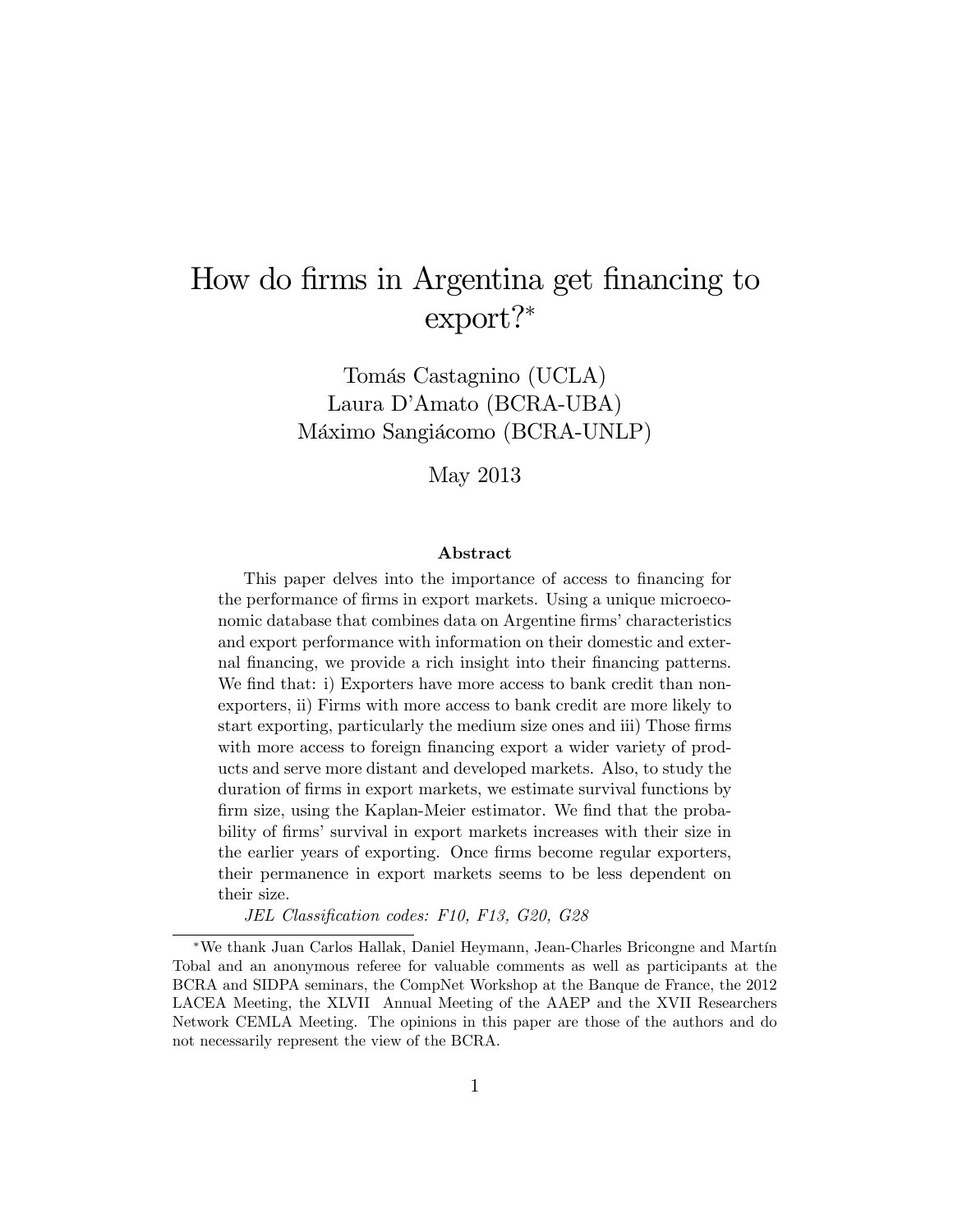# Contents

| $\mathbf{1}$ | Introduction                                                                                   | 3               |
|--------------|------------------------------------------------------------------------------------------------|-----------------|
| $\bf{2}$     | Export performance and credit constraints: a brief review of                                   |                 |
|              | the literature                                                                                 | 3               |
|              |                                                                                                | $\overline{5}$  |
|              | 3 A first insight into the problem                                                             | 6               |
|              | The data $\ldots \ldots \ldots \ldots \ldots \ldots \ldots \ldots \ldots \ldots \ldots$<br>3.1 | $6\phantom{.}6$ |
|              |                                                                                                | $\overline{7}$  |
|              | Patterns in financing for exporters<br>3.2.1                                                   | 14              |
|              | Some patterns in export performance $\dots \dots \dots$<br>3.2.2                               | 18              |
| 4            | Econometric analysis                                                                           | 19              |
| $5^{\circ}$  | <b>Exports duration</b>                                                                        | 28              |
|              | 5.1 Estimation of survival functions using the non-parametric Kaplan-                          |                 |
|              |                                                                                                | 29              |
| 6            | Conclusions                                                                                    | 33              |
|              | References                                                                                     | 34              |
|              | Appendix I. Variables description                                                              | 36              |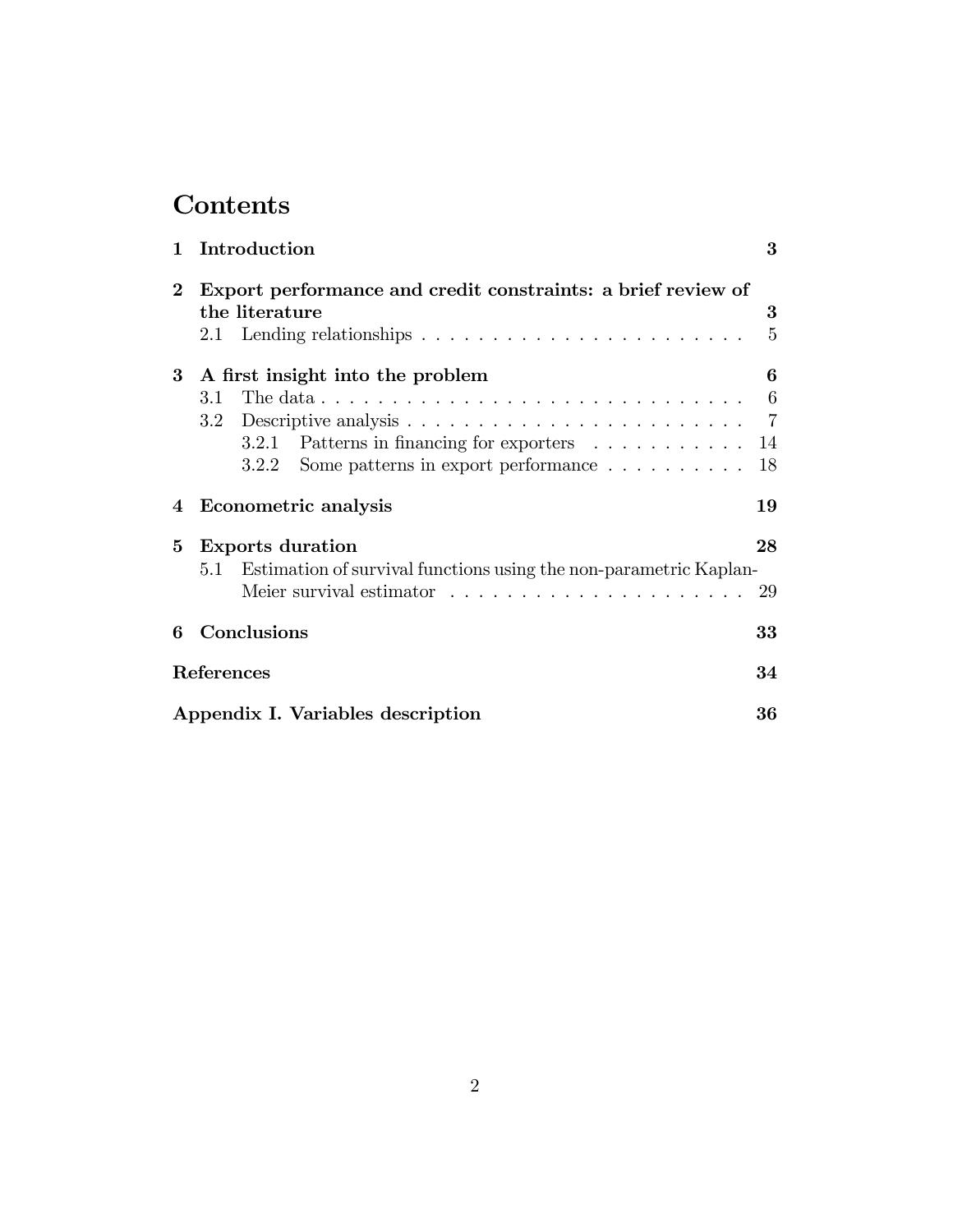## 1 Introduction

Identifying the factors that drive firms' export dynamism is crucial for the design of policies aimed at facilitating their entry into export markets. A quite established fact in the literature is that exporting involves high entry costs. To enter export markets Örms have to invest on acquiring information about specific market characteristics, setting up distribution networks and adapting their products to different market standards, preferences and needs. So, to become exporters or gain access to new markets, firms must have access to enough liquidity to afford these costs and credit constraints become a potentially limiting factor for their entry and development in foreign markets. Hence, a first step in the process of identifying the key factors that drive export dynamics is to improve our knowledge on the patterns of financing of exporting firms.

A growing literature has recently focused on assessing the importance of access to financing for firms' export performance; it has mostly provided theoretical support to this intuition (Chaney, 2005 and Manova, 2012) and less vastly, some empirical evidence at the firm level (Muûls, 2008; Manova et al., 2011; Minetti and Zhu, 2011).

In spite of the relevance of the issue, we know very little, or nothing, about the way Örms Önance their exporting activity in Argentina. This paper is a first attempt to fill in this blank. Based on the construction of a rich microeconomic database that combines data on firms' characteristics and export activity with information on their domestic and foreign financing and their characteristics, we provide a deep insight into the financing patterns of exporting Örms in Argentina and also evaluate the importance of access to financing in explaining firms' entry and their performance in export markets.

## 2 Export performance and credit constraints: a brief review of the literature

This paper relates to a growing literature that analyzes the effects of financial market imperfections on firms' export performance (see, for example, Chaney, 2005; Manova, 2012). Models in this vein are based on the heterogeneous-firm model developed by Melitz (2003) that assumes that firms are heterogeneous in productivity and face both variable and fixed costs. In the absence of credit constraints these models predict that only firms above a certain level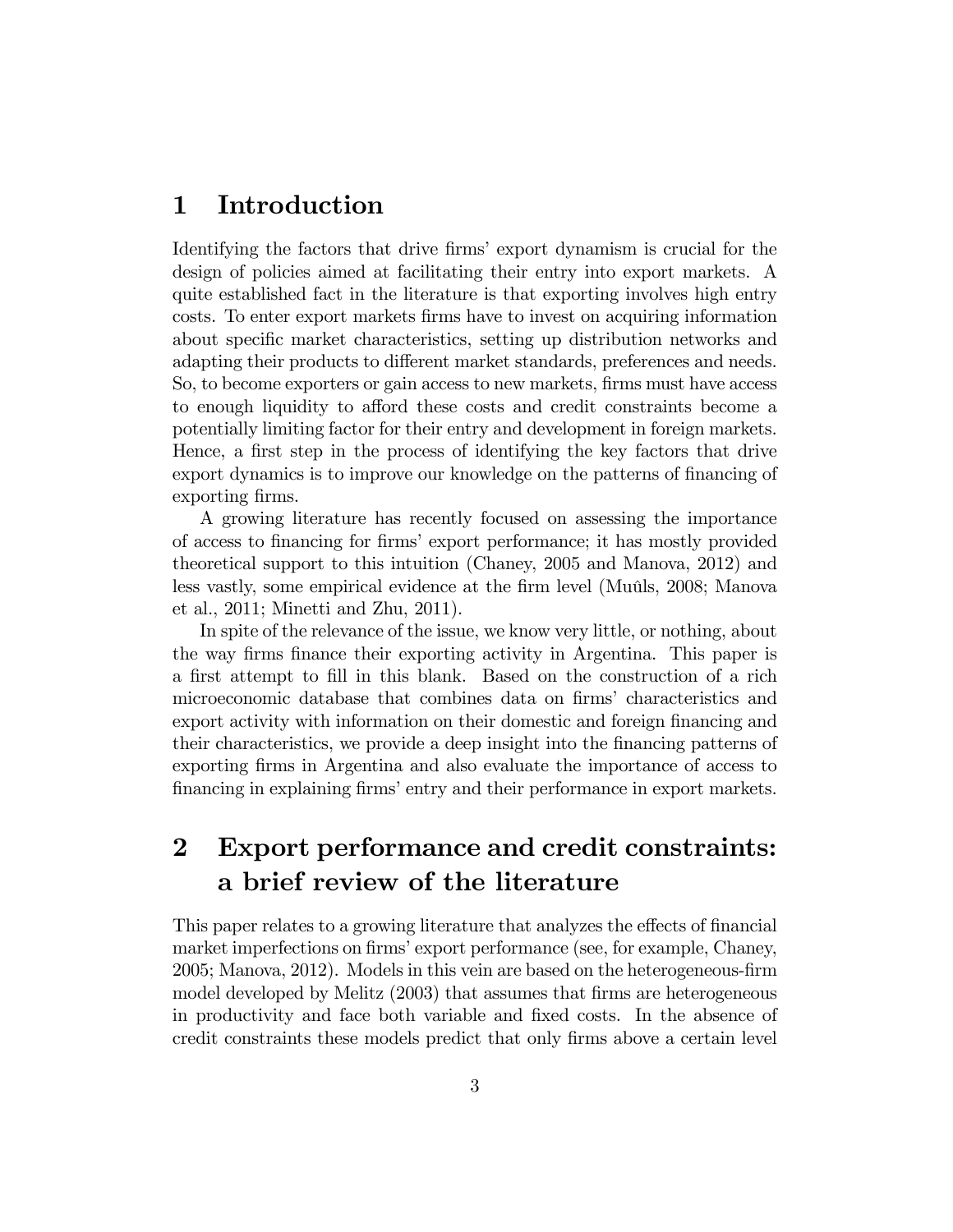of productivity will be able to become exporters. The introduction of credit constraints in Melitzís framework could interact with heterogeneity, reinforcing the selection of the most productive Örms, since they are the only ones that earn sufficiently large profits to offer their creditors a high probability of repayment and thus get financing to enter foreign markets.

While in Melitz's framework differences in exporting performance across firms arise due to their heterogeneity in productivity, the predictions of these models were initially tested using variation in financial development across countries and variation in Önancial vulnerability across sectors (Manova, 2012). A scant number of studies has recently addressed this shortcoming, providing evidence at the firm level (Greenaway et al., 2007; Muûls, 2008; Berman and Hericourt 2010; Manova et al. 2011; Minetti and Zhu, 2011). The findings in these recent papers are not always supportive for the hypothesis in Chaney  $(2005)$  and Manova  $(2012)$  that financial constraints reinforce the selection of the most productive firms. While Greenaway et al.  $(2007)$  provide evidence for firms in the UK that causality goes from participation in export markets to Önancial health, Berman and Heracourt (2010), who focus on developing countries exporting firms, find that productivity is a significant determinant of the export decision if firms have enough access to external Önancing. This Öndings suggest that the direction of causality is clearly not obvious between access to financing and export performance.

Rather than providing a conclusive evidence of a causal relationship between access to financing and export performance, the aim of this paper is to get a first insight into the financing patterns of exporting firms. In this regard, we contribute to the literature by improving the knowledge on the Önancing patterns of exporting Örms and the way they relate to their performance analyzing two relevant sources of firms' financing at the firm level: (i) domestic bank credit and (ii) foreign financing.

As stressed by Manova (2010), having established a bank relationship is necessary for Örms to enter and participate in export markets, since the exporting activity usually requires the use of bank services and bank guarantees. Therefore, we can expect access to domestic bank credit and bank relationship to be important for the probability of firms to enter export markets.

The asymmetric information problems that characterize the borrowerlender relationship can be an important channel through which financial markets frictions can affect export behavior. The fact that firms' productivity is unobservable can restrict their access to financing and thus limit their entry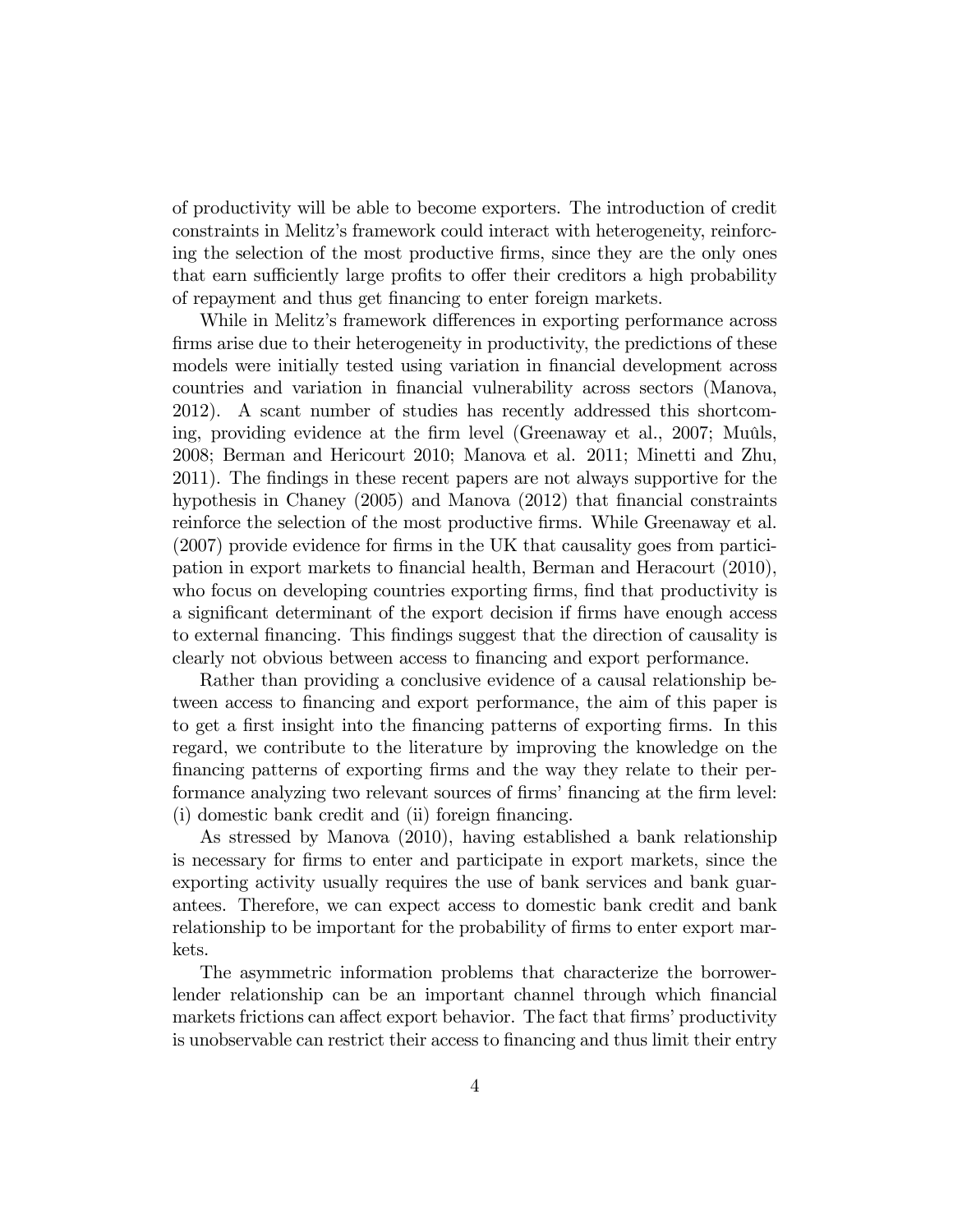into export markets. This problem can be particularly acute for small and medium sized enterprises (SME), that mostly rely on bank financing due to their opaqueness. In this case, banks play an important role in gathering information about debtors to overcome information asymmetries.

Firms can be heterogeneous in their access to foreign financing and this can also be important for their probability of entering remote markets or widening the variety of products they sell abroad. As mentioned before, the direction of causality is particularly not obvious in this case: Being exposed to international markets trough the exporting activity could be a way for firms to gain access to foreign financing. At the same time, firms that are subsidiaries of multinational companies and joint ventures can benefit from their access to internal funding from their parent company and thus exhibit a better export performance relative to domestic Örms (Manova et al., 2009). The access to detailed data about firms' foreign debt and their creditors will allow us to investigate this issue.

### 2.1 Lending relationships

In frictionless financial markets the interest rate adjusts to equate demand and supply. But this is unfortunately a strong assumption. Actually, lenders know very little about borrowers' prospects. Let us suppose that there are two firms, whose projects differ in their risk profile. Optimally, the lender could charge a lower interest rate to the safest project and a higher interest rate to the riskiest one. But lenders usually find hard to distinguish between the two and thus charge the average interest rate. This solution benefits the riskier applicants (the adverse selection problem) or induces borrowers to choose riskier projects (the moral hazard problem). Therefore, lenders may choose to ration the quantity of loans and some firms will be credit constrained.

In this environment, establishing a close relationship with a lender can alleviate the informational problem faced by some firms.

On the one hand, developing a close relationship with Önancial entities can facilitate the screening and reveal important information, enhancing future credit conditions for firms. With a sample of small US firms Petersen and Rajan (1994) Önd that establishing close ties with an institutional creditor increases the availability of credit for firms. On the other hand, a reverse argument is that it also gives a monopoly power to the lender who could exploit these informational rents (Schenone, 2009).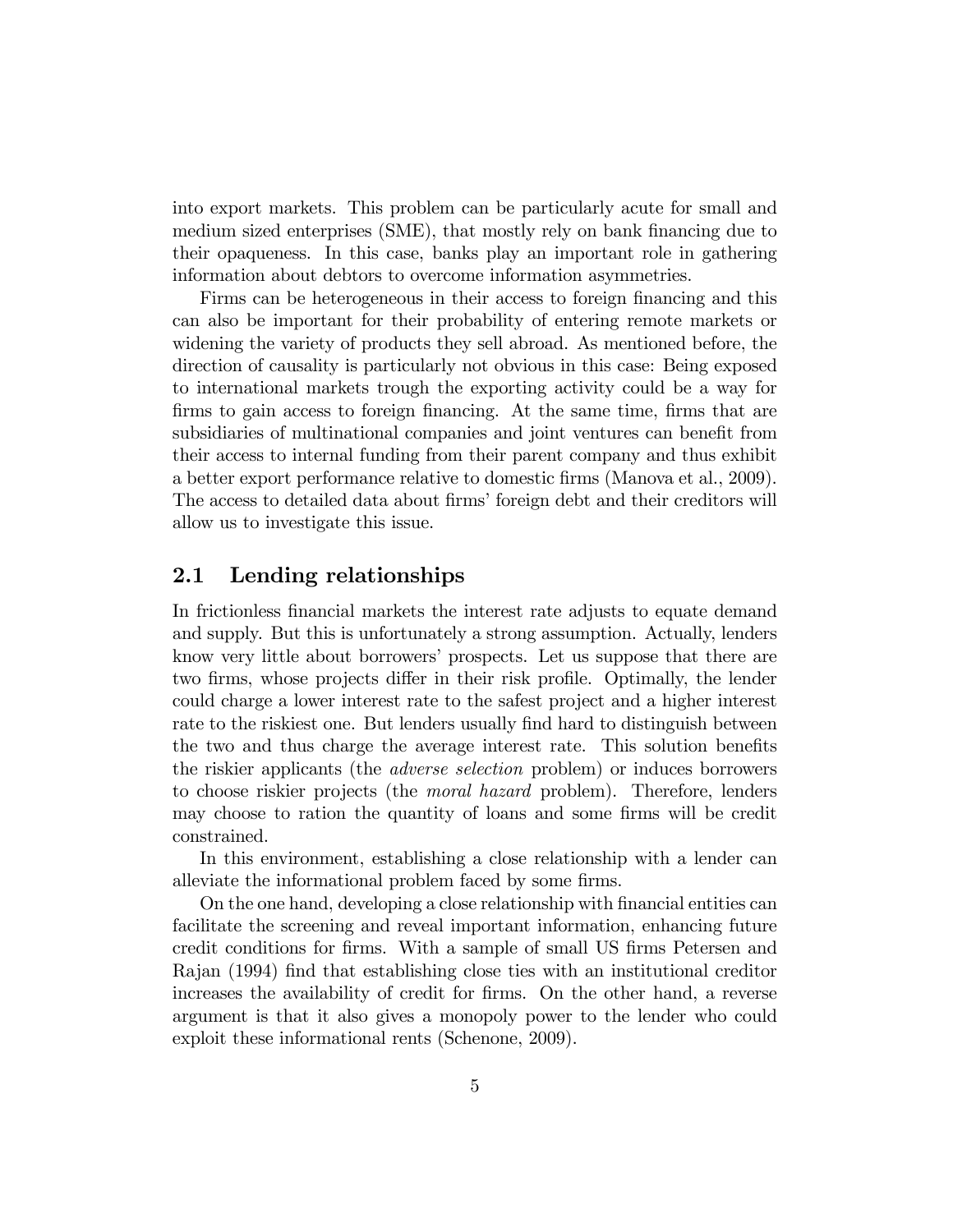Lenders can also deal with the problem of heterogeneous borrowers under imperfect information and offer contracts with different provisions (collateral requirement, charged interest rate, size of the loan) in order to induce borrowers' self-selection (see Freixas and Rochet, 1995). The prediction of these models is that the most productive firms (those whose projects exhibit a high probability of success) will offer banks a higher collateral to reduce their interest rate payments. Thus, for Örms that are more opaque (SMEs in general) the percentage of firms' collateralized bank debt could be informative about firms' creditworthiness. It has also been argued that under moral hazard, productivity and collateral can exhibit a negative relationship. In fact, Bebczuk and Sangiácomo (2010) confirm this hypothesis using data on commercial loans to Argentine firms.

While the recent literature on trade and finance has given evidence that credit constraints are an important determinant of global trade patterns, establishing lending relationships could be a crucial device for firms to enter foreign markets (Manova, 2009).

## 3 A first insight into the problem

### 3.1 The data

Our data set comprises information at the firm level for firms producing tradable goods, coming from four different sources: (i) custom data on export values and destination by firm; (ii) data on firms' number of employees coming from the tax agency (AFIP); (iii) the amount and characteristics of firms' debt with domestic banks, coming from the *Central de Deudores* of the BCRA and (iv) information on firms' foreign debt and creditor characteristics (BCRA). Combining these four sources of information we are able to construct a database for 38,207 Argentine firms containing annual information for the period 2001-2006 on: (i) firms' characteristics such as the number of employees and sector (ii) firms' export values by product and destination (iii) the amount and characteristics of firms' debt with domestic banks as well the number of creditors and their institutional characteristics (bank relationship) and (iv) data on firms' foreign debt and foreign creditor characteristics.<sup>1</sup>

<sup>&</sup>lt;sup>1</sup>We provide a detailed description of the information contained in our database in Appendix 1.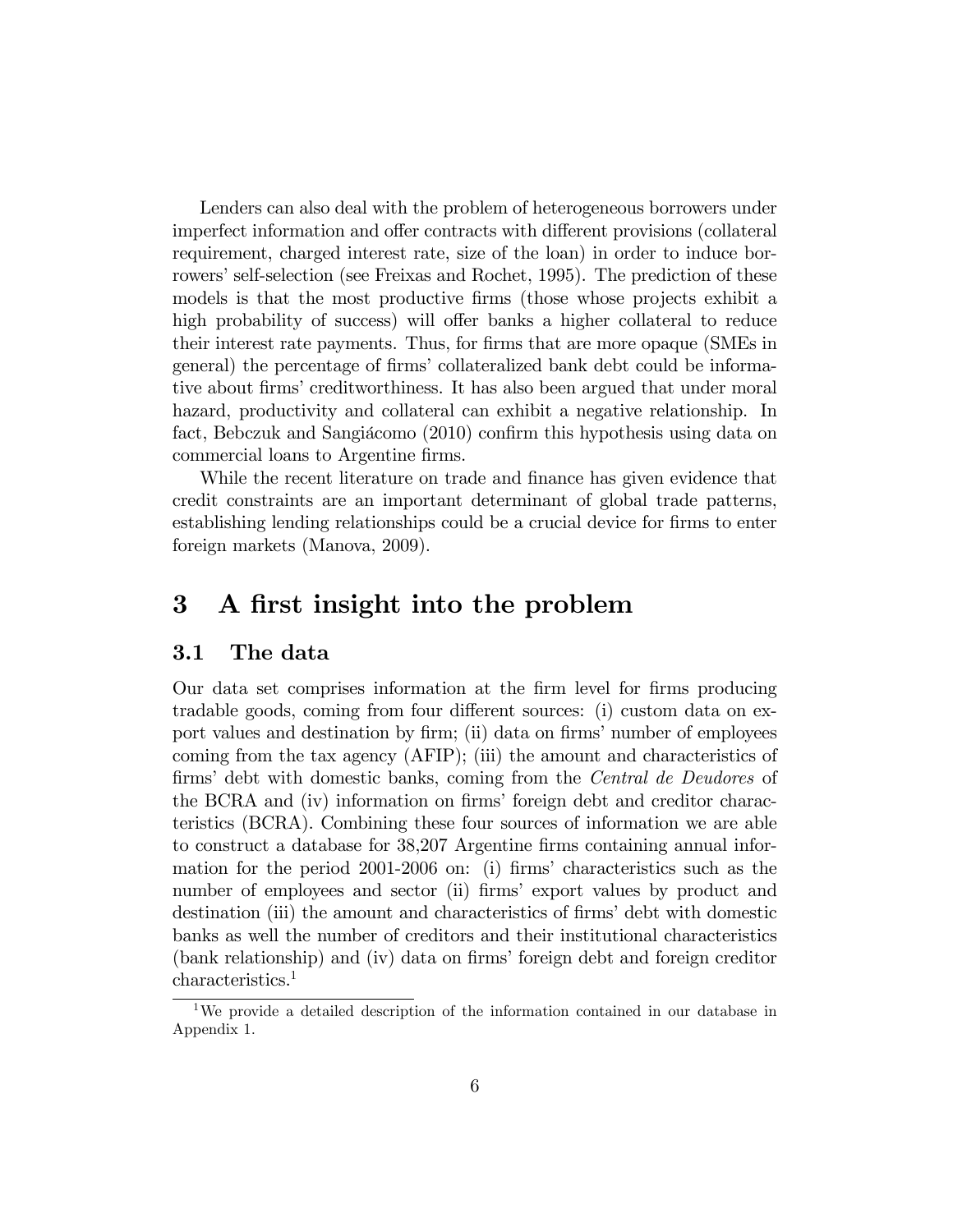Firms' balance sheet data were also collected from the *Central de Deu*dores, complemented with data from the Stock Exchange for a subset of firms, but a descriptive analysis revealed that this subset of firms is quite biased to the largest firms. Thus we decided to focus on the complete sample.

#### 3.2 Descriptive analysis

As a first insight to the problem we conduct descriptive analysis to find the relevant patterns in the data.<sup>2</sup> We clustered firms by their size, measured by the number of employees. We found three groups in the sample which we named  $CL1$ ,  $CL2$  and  $CL3$ <sup>3</sup>. Figure 1 compares the cluster grouping vs. quantile segregation. We note significant differences since in a rough comparison  $CL1$  is smaller than quantile 1  $(Q1)$ ,  $CL2$  integrates quantile 2 and quantile 3 and CL3 combines quantile 4 and quantile 5. We preferred to use the cluster grouping, which joints firm by proximity according to a relevant criterion rather than arbitrarily separate then in quantiles.

Size is a relevant characteristic of firms in the two dimensions we have focused on: export performance and access to financing. On the one hand, the literature on export behavior provides ample evidence that size positively correlates to firms' productivity and export performance. On the other hand, we know from the literature on financial market imperfections that firms access to financing positively relates to their size, probably due to the fact that the smallest Örms are usually the most opaque.

<sup>2</sup>Previous to this, we conducted an extensive preparatory groundwork to overcome drawbacks in the raw information. After this preliminary work, we excluded from the sample those firms whose figures for the number of employees, export values and bank debt where on the 98 percentile of the distribution.

<sup>&</sup>lt;sup>3</sup>We used the *fastclust* procedure in SAS to find the relevant groups in the data.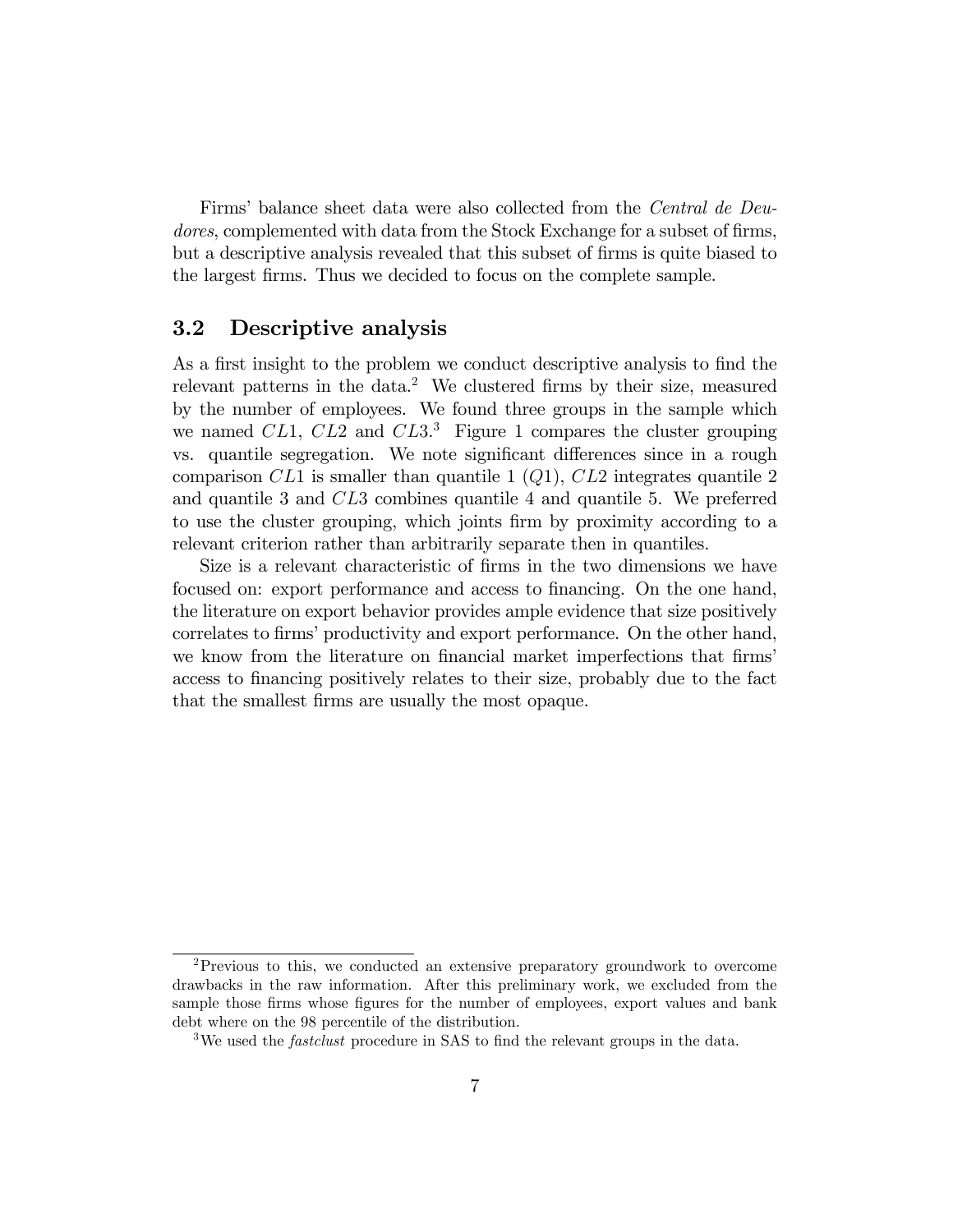Figure 1. Cluster vs. quantile segregation.



Figures 2 to 4 below are quite illustrative in this respect: If we compare between exporters and non-exporters (Figure 2), the portion of exporting firms grows with firm size. If we look within the exporting firms, we find that their permanence in the exporting activity (exporting years within the sample period, in Figure 3) also increases with firms' size.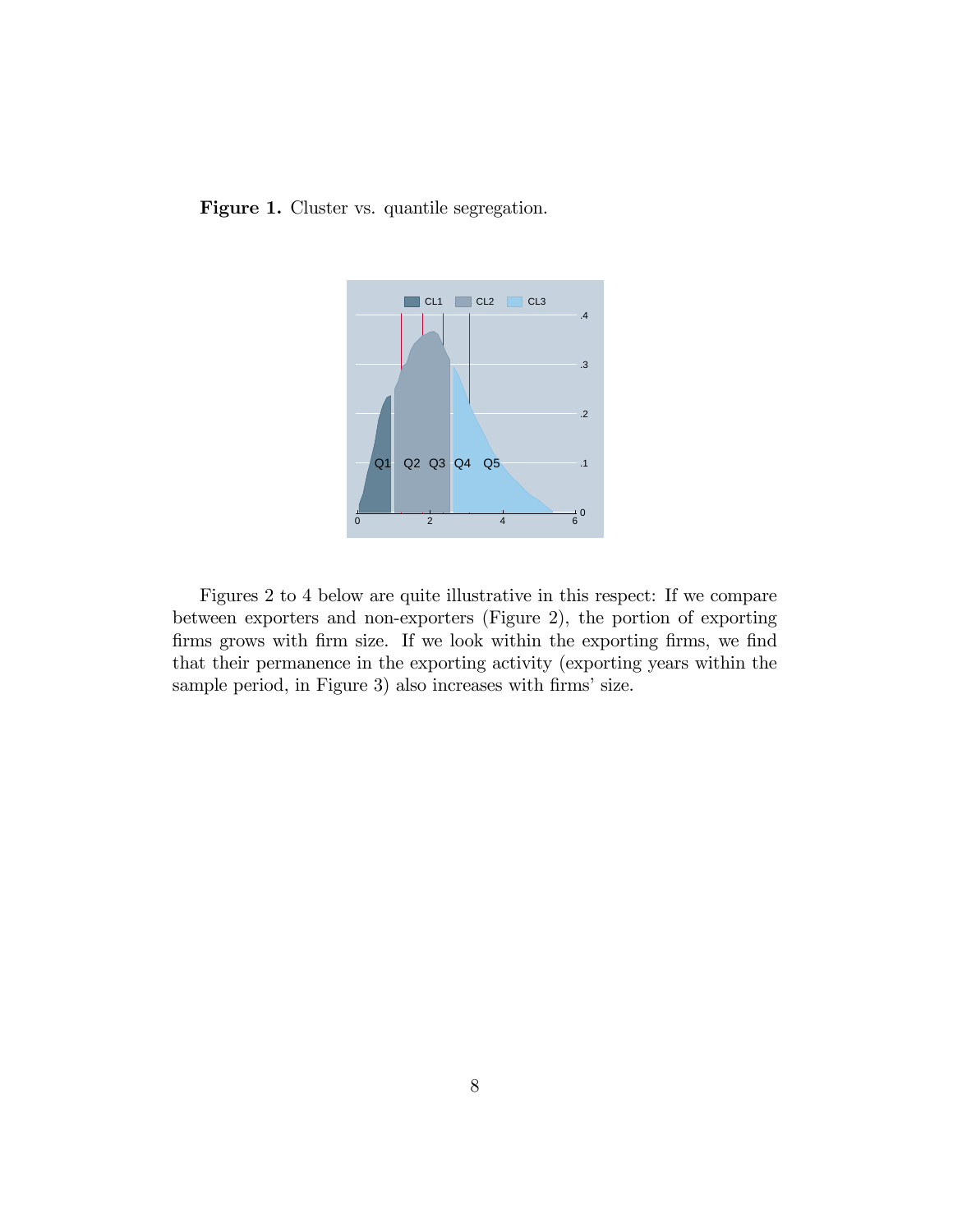



Figure 3. Years of exporting by cluster.

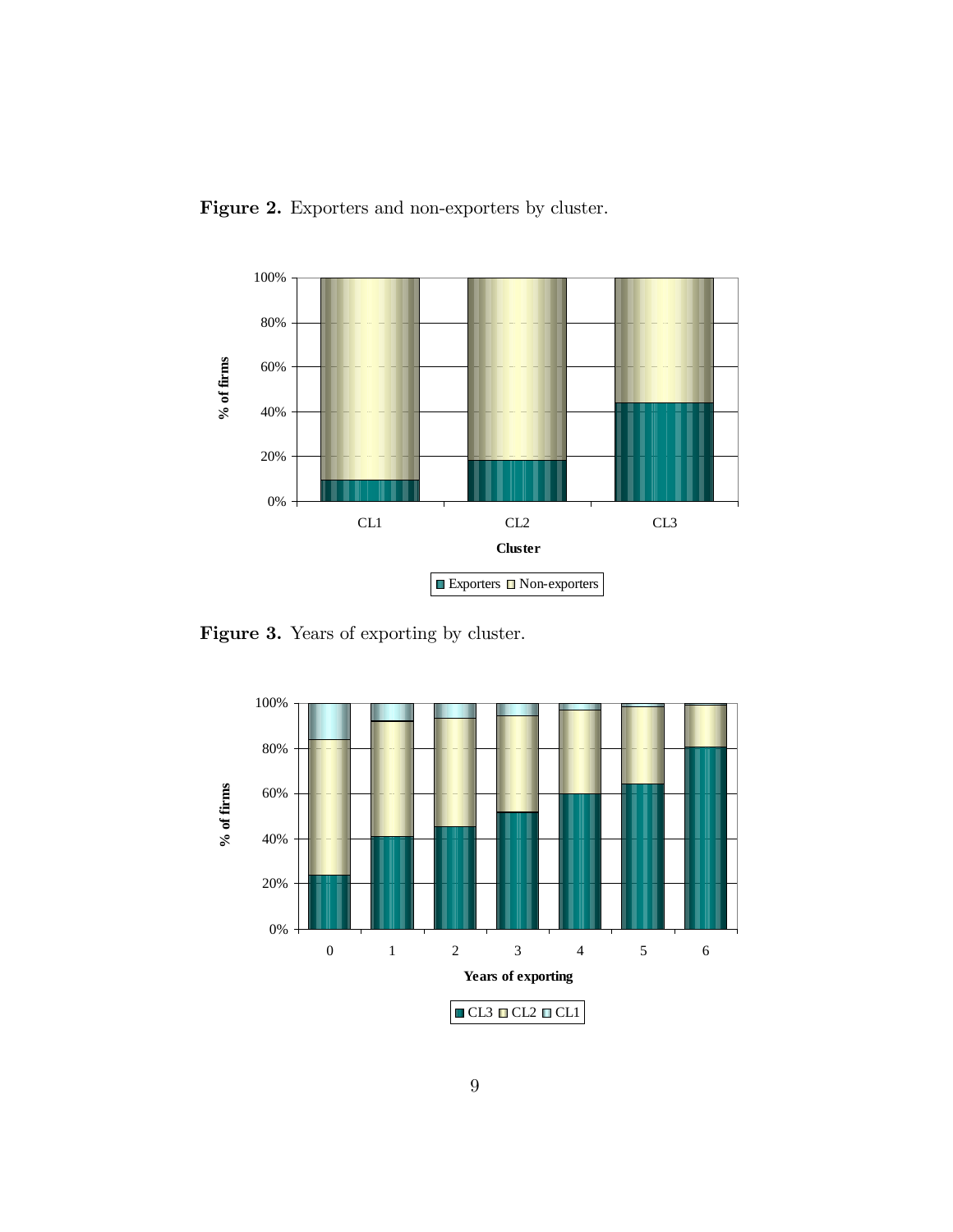In Figure 4 the mean values of size, volume of exports and bank debt by exporting firm identified by cluster are depicted  $CL1$ : blue;  $CL2$ : green;  $CL3:$  red). They clearly indicate that firms' size and bank debt are positively related to export volumes.

Figure 4. Firms' characteristics by cluster



We use information on firms' debt with domestic banks and with foreign creditors to construct different measures of the strength of firms' relationship with domestic and foreign entities and their access to domestic and foreign Önancing. We expect smaller Örms to have less access to credit and weaker relationships with domestic and foreign lenders due to their opacity.

Additionally, we construct three measures of bank relationship: (i) the number of bank credit lines they have in use, (ii) the percentage of bank credit granted that firms effectively use and (iii) the number of banks they operate with. Although (iii) is widely used by the literature on bank relationship lending, its interpretation is not straightforward. While developing close single bank relationships can help lessen information asymmetries between banks and Örms, particularly for SMEs developing multiple bank relationships can also facilitate information exchange across lenders, helping to reduce the informational problem faced by firms. Given this ambiguity in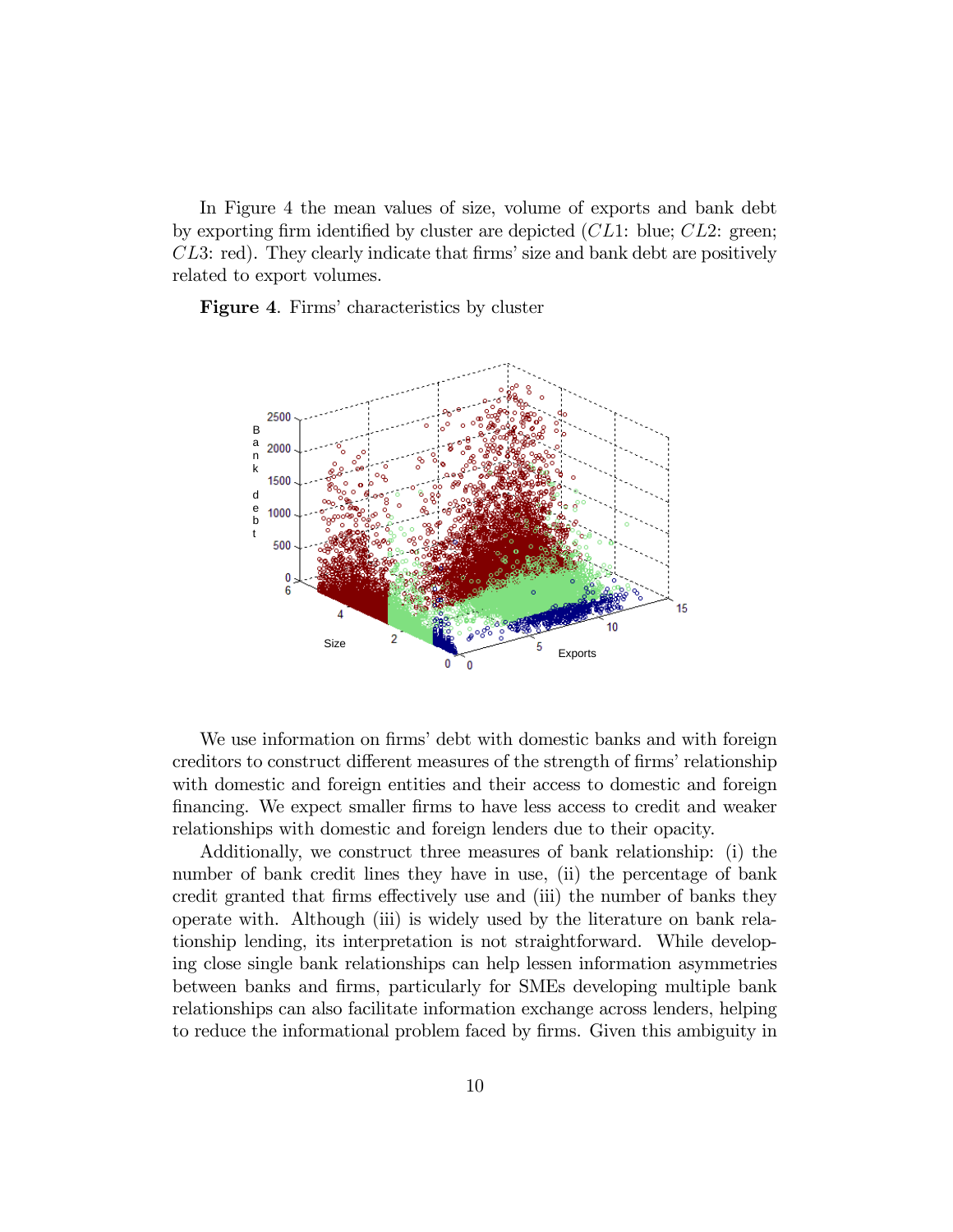the interpretation of (iii), we rely more heavily on (i) and (ii) as indicators of firms' opacity.

It is difficult to assess whether a firm is rationed or not, since we only observe equilibria. In our case, given that exporting requires bearing an important delivery and fixed cost, we assume that firms without access to bank financing are rationed.

In Table 1 we look at the differences<sup>4</sup> between exporters and non-exporters ordered by cluster in terms of their size, use of domestic bank financing and opacity. In line with the Öndings in the literature and with previous studies for Argentina, the data confirm that exporters are larger than non-exporters.<sup>5</sup> Approximately half of  $CL3$  is composed of exporting firms  $(44\%)$ . Looking at Örms access to bank Önancing and the strength of their relationship with banks, the proportion of rationed Örms (not having any relationship with banks) which decreases with Örm size, is much lower for exporters. Exporters have larger bank debt and use bank credit more intensively in terms of both the percentage of granted Önancing they use and the number of credit lines in use. Also, they operate with more banks than non-exporters.

 ${}^{4}\text{In}$  Tables 1 to 3 we made two-group mean-comparison test and the differences commented are statistically significant.

 $5$ See in this regard Castagnino  $(2010)$ .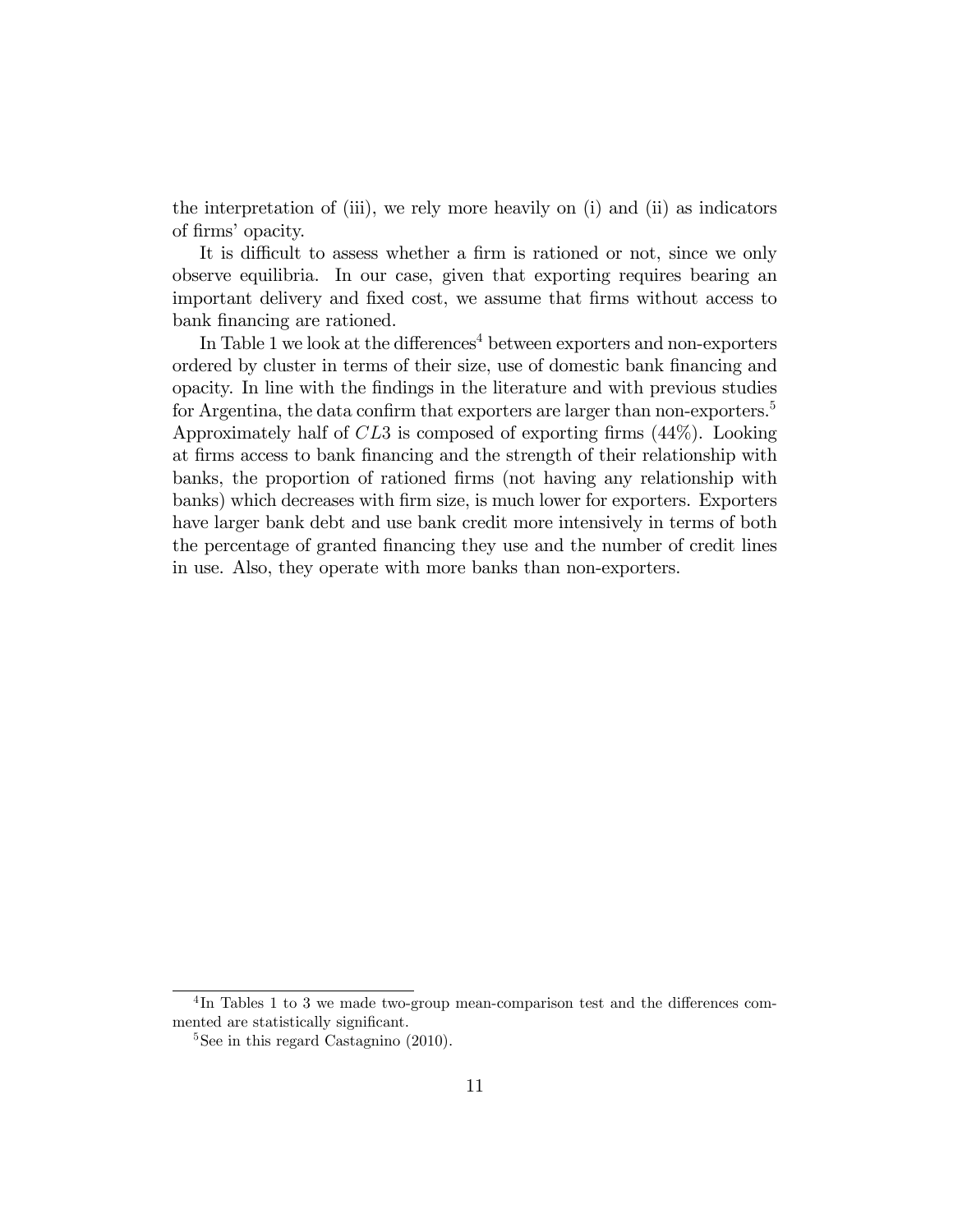|                              |                 | <b>Exporters</b> |                 | Non-exporters   |        |                 |  |
|------------------------------|-----------------|------------------|-----------------|-----------------|--------|-----------------|--|
|                              | CL <sub>1</sub> | CL2              | CL <sub>3</sub> | CL <sub>1</sub> | CL2    | CL <sub>3</sub> |  |
| Number of firms              | 477             | 3,898            | 5,432           | 4,553           | 17,048 | 6,799           |  |
| Exporters (% total)          | 9%              | 19%              | 44%             |                 |        |                 |  |
| <b>Size</b>                  | 1.9             | 7.7              | 44.6            | 1.9             | 6.6    | 32.7            |  |
| Rationed firms               | 188             | 921              | 436             | 2,611           | 7,188  | 1,396           |  |
| Rationed firms (%)           | 39%             | 24%              | 8%              | 57%             | 42%    | 21%             |  |
| Domestic bank credit (log)   | 2.604           | 3.297            | 4.574           | 2.263           | 2.785  | 3.788           |  |
| Number of credit lines       | 0.82            | 1.05             | 1.42            | 0.81            | 0.91   | 1.13            |  |
| Number of financial entities | 0.78            | 1.01             | 1.69            | 0.72            | 0.85   | 1.23            |  |
| Collateral pledging          | 28%             | 27%              | 25%             | 36%             | 31%    | 29%             |  |

Table 1. Exporters vs. Non-exporters.

Regarding firms' relationship with foreign lenders, we expect these indicators to be more relevant for firms that have already entered export markets. Manova (2010) points out that the access to foreign credit usually requires having established relationships with domestic banks. Therefore, access to domestic bank credit can be particularly important for firms to start exporting but it loses importance once they become exporters.

In Table 2, we focus on exporting firms and look at differences in export performance by comparing the Ögures for exporters to developed markets vs. those firms not entering these markets. We verify again that export performance improves with size:  $46\%$  of cluster 3, the group of the largest firms, export to developed countries. However when we compare the two groups of firms within the same cluster, they are not very different in terms of their domestic bank debt, use of bank credit or bank relationship. The important differences appear when we look at their access to foreign financing: exporters to developed countries rely more on foreign financing relative to domestic bank credit, they operate with more foreign lenders, they also exhibit a much larger number of operations with them and have a significantly larger amount of foreign credit.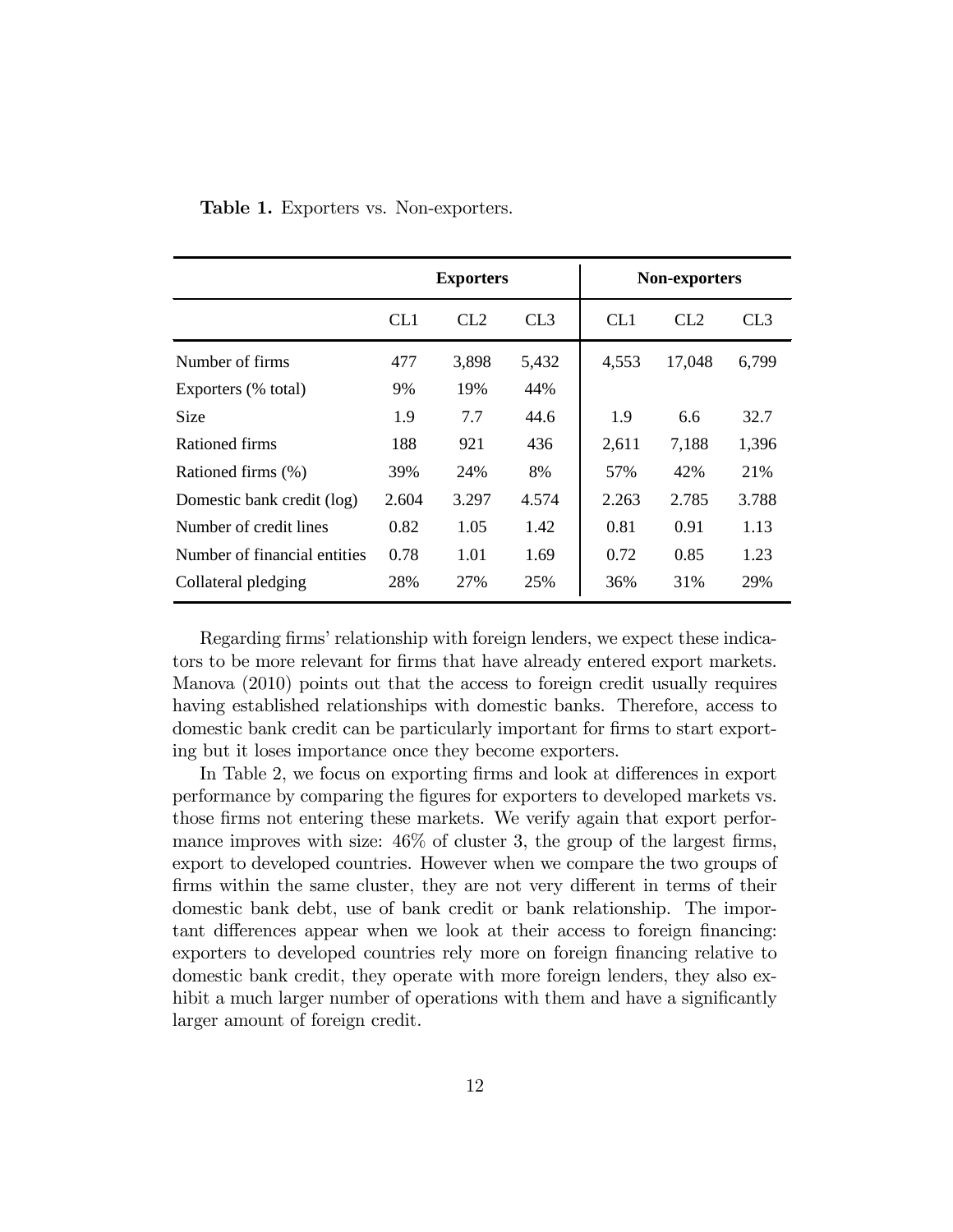|                              |       | <b>Exporters to DC</b> |       |                 | Non-exporters to DC |       |
|------------------------------|-------|------------------------|-------|-----------------|---------------------|-------|
|                              | CL1   | CL2                    | CL3   | CL <sub>1</sub> | CL2                 | CL3   |
| Number of firms              | 183   | 1,330                  | 2,490 | 294             | 2,568               | 2,942 |
| Exporters to DC (% total)    | 38%   | 34%                    | 46%   |                 |                     |       |
| <b>Size</b>                  | 1.9   | 7.7                    | 50.5  | 1.9             | 7.7                 | 39.6  |
| Domestic bank credit (log)   | 2.567 | 3.359                  | 4.683 | 2.629           | 3.265               | 4.479 |
| Number of credit lines       | 0.75  | 1.07                   | 1.44  | 0.88            | 1.04                | 1.40  |
| Number of financial entities | 0.65  | 0.98                   | 1.68  | 0.87            | 1.03                | 1.70  |
| Collateral pledging          | 25%   | 25%                    | 25%   | 29%             | 28%                 | 26%   |
| Foreign credit (% of total)  | 30.9% | 33.3%                  | 41.3% | 18.1%           | 16.9%               | 21.8% |
| Foreign transactions         | 0.57  | 0.91                   | 2.46  | 0.17            | 0.26                | 0.58  |
| Foreign creditors            | 0.21  | 0.34                   | 0.86  | 0.086           | 0.098               | 0.216 |
| Foreign credit (log)         | 2.542 | 3.572                  | 5.896 | 1.225           | 1.558               | 2.652 |

Table 2. Exporters entering vs. exporters not entering Developed Countries.

We find very similar patterns when we compare the figures for exporters to Mercosur with those of firms that are able to export to other regions (Table 3). The two groups are not very different in terms of firm size and bank debt, but they exhibit large differences in terms of their access to foreign financing: Exporters to remote destinations operate with a much larger number of foreign lenders, they exhibit a large number of operations and their amounts of foreign credit are much higher.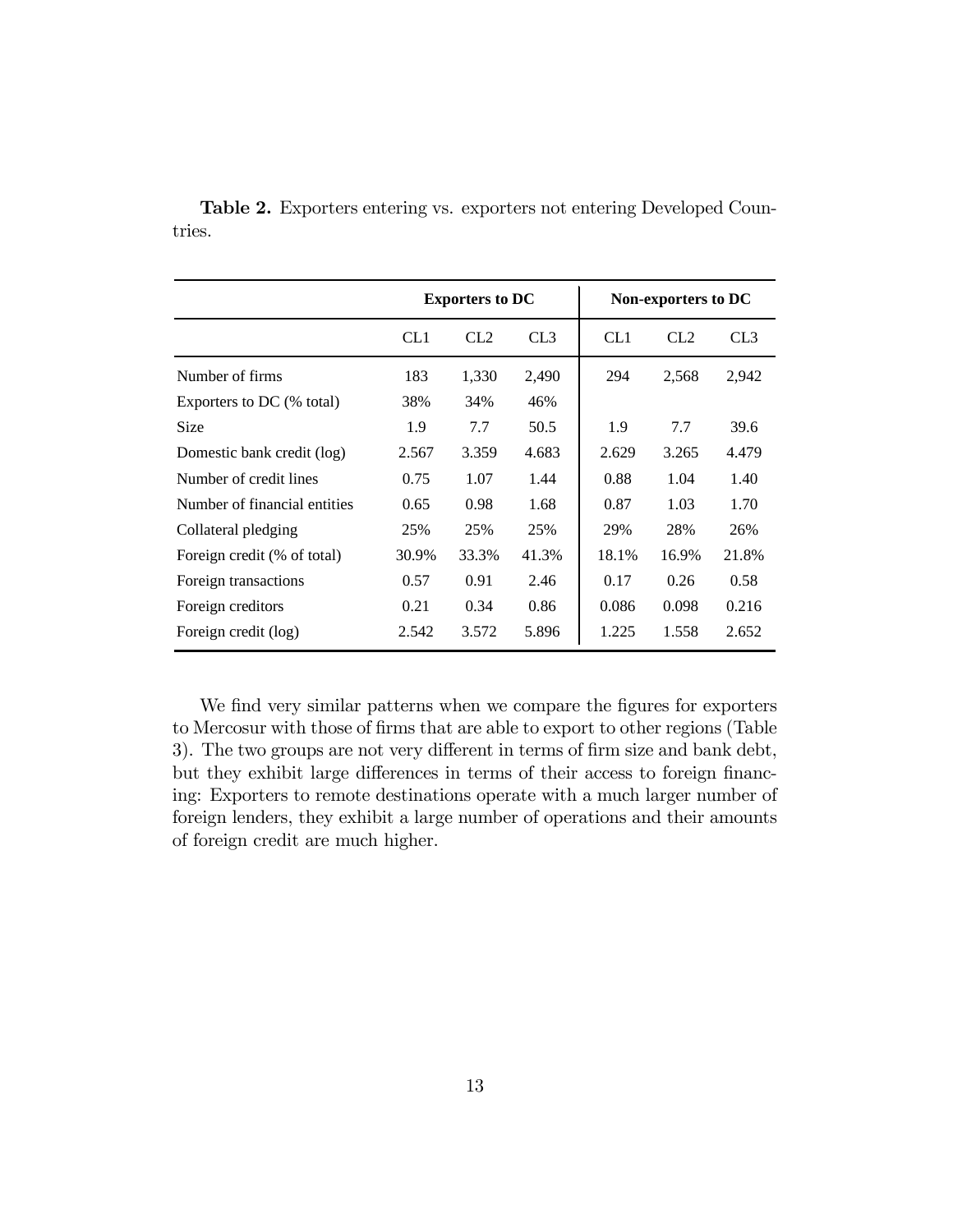|                                 |       | <b>Mercosur</b> |       |       | <b>Entering other than Mercosur</b> |       |
|---------------------------------|-------|-----------------|-------|-------|-------------------------------------|-------|
|                                 | CL1   | CL2             | CL3   | CL1   | CL <sub>2</sub>                     | CL3   |
| Number of firms                 | 268   | 2,476           | 3,441 | 209   | 1,422                               | 1,991 |
| Exporters to Mercosur (% total) | 56%   | 64%             | 63%   |       |                                     |       |
| Size                            | 1.9   | 7.8             | 42.8  | 2.0   | 7.5                                 | 47.6  |
| Domestic bank credit (log)      | 2.681 | 3.274           | 4.567 | 2.506 | 3.339                               | 4.587 |
| Number of credit lines          | 0.85  | 1.05            | 1.42  | 0.80  | 1.05                                | 1.41  |
| Number of financial entities    | 0.86  | 1.04            | 1.72  | 0.68  | 0.98                                | 1.63  |
| Collateral pledging             | 28%   | 28%             | 25%   | 27%   | 24%                                 | 25%   |
| Foreign credit (% of total)     | 21.1% | 20.4%           | 27.9% | 26.7% | 26.9%                               | 36.5% |
| Foreign transactions            | 0.19  | 0.35            | 0.79  | 0.50  | 0.70                                | 2.57  |
| Foreign creditors               | 0.11  | 0.14            | 0.31  | 0.17  | 0.26                                | 0.86  |
| Foreign credit (log)            | 1.497 | 1.996           | 3.594 | 2.030 | 2.678                               | 5.081 |

Table 3. Mercosur exporters vs. exporters entering markets other than Mercosur.

#### 3.2.1 Patterns in financing for exporters

.

Bank credit and foreign debt are not the only sources of financing of firms in Argentina. In fact, some empirical evidence suggests that firms' investment in Argentina heavily relies on self financing.<sup>6</sup> But, as we argue below, there are reasons to believe that exporting is somehow particular in this respect and requires firms having bank guarantees and a certain access to foreign Önancing. In Table 4 we look at the relative importance of domestic bank credit and foreign financing for exporting firms. The figures indicate that foreign financing is relatively more important than domestic bank credit as a source of financing for exporters. However, the importance of domestic bank credit relative to foreign financing has increased over the sample period, excluding the figures for 2001 and 2002, that are quite atypical due to the external and financial crisis that hit Argentina at that time.

<sup>&</sup>lt;sup>6</sup>See in this respect Natke P. (1999), Elosegui et al. (2007), Bebczuk and Garegnani (2007) and Bebczuk et al. (2011).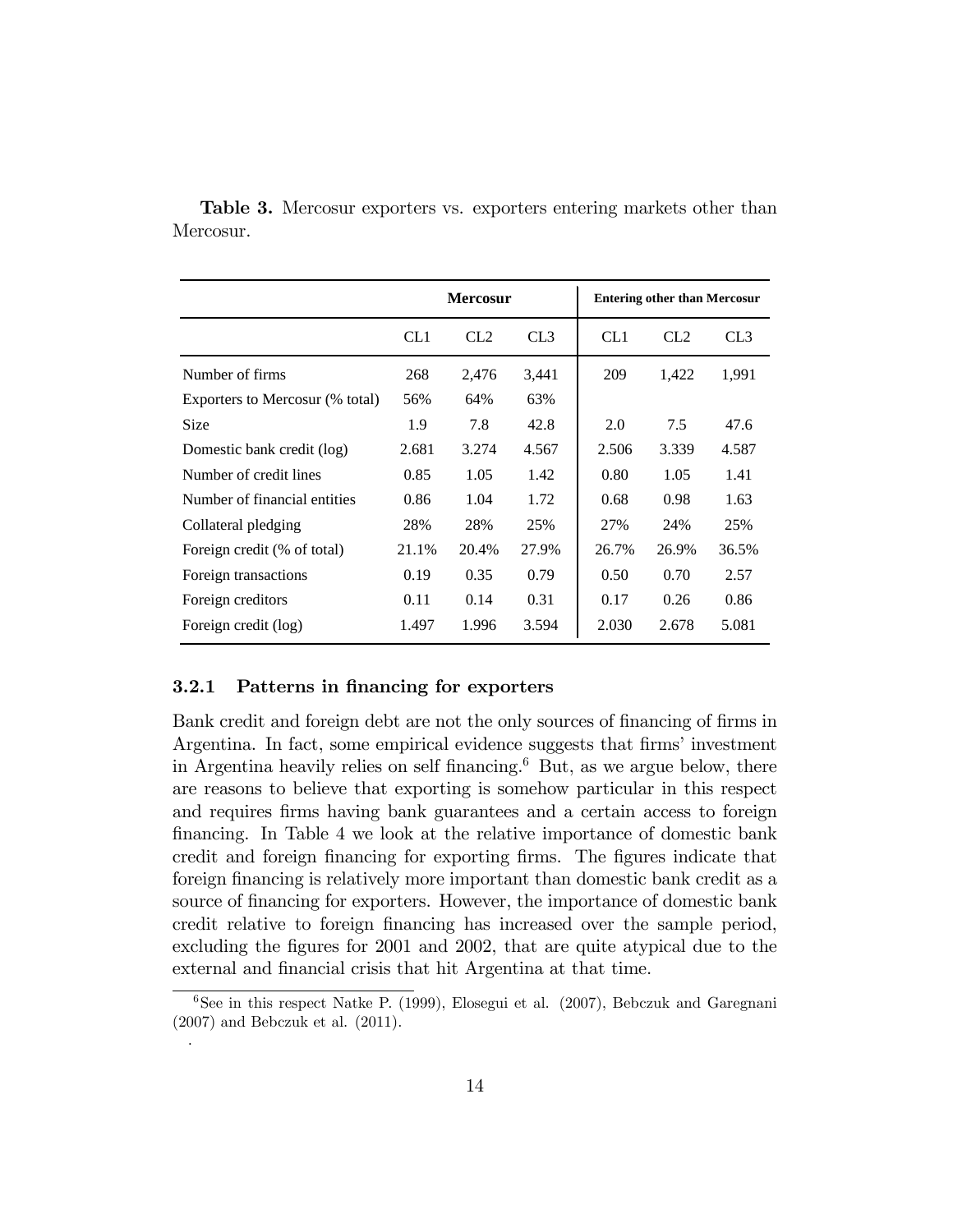| Year | Bank | Foreign credit |
|------|------|----------------|
| 2003 | 19.8 | 80.2           |
| 2004 | 26.9 | 73.1           |
| 2005 | 35.1 | 64.9           |
| 2006 | 40.9 | 59.1           |

**Table 4.** Domestic bank credit and foreign financing (in  $\%$ ).

Focusing on the provision of funds to exporters by domestic banks, we look at the relative importance of banks classified by ownership as suppliers of credit. Due to their global coverage, foreign-owned banks can exhibit some advantages as credit providers for exporters. In Table 5, we split the bank debt of exporting firms by bank ownership. In 2001 and 2002 foreign banks were the main providers of financing to exporters  $(62\%)$ , but this reversed over the subsequent years. Domestic private banks increased their market share and reached 51% in 2006. It is important to point out that the pattern we find in our sample reflects a more general phenomenon, i.e. is the fact that many subsidiaries of international banks were acquired by domestic owners after the crisis.<sup>7</sup>

<sup>&</sup>lt;sup>7</sup>The market share of foreign-owned banks in the bank credit market declined from 51% in 2001 to 37% in 2006, while domestic private banks increased their share in this market from 19% in 2001 to 35% in 2006. In fact, the banking sector went through a restructuring process after the financial crisis of 2001, under which some local subsidiaries of international banks were acquired by domestically-owned Önancial institutions.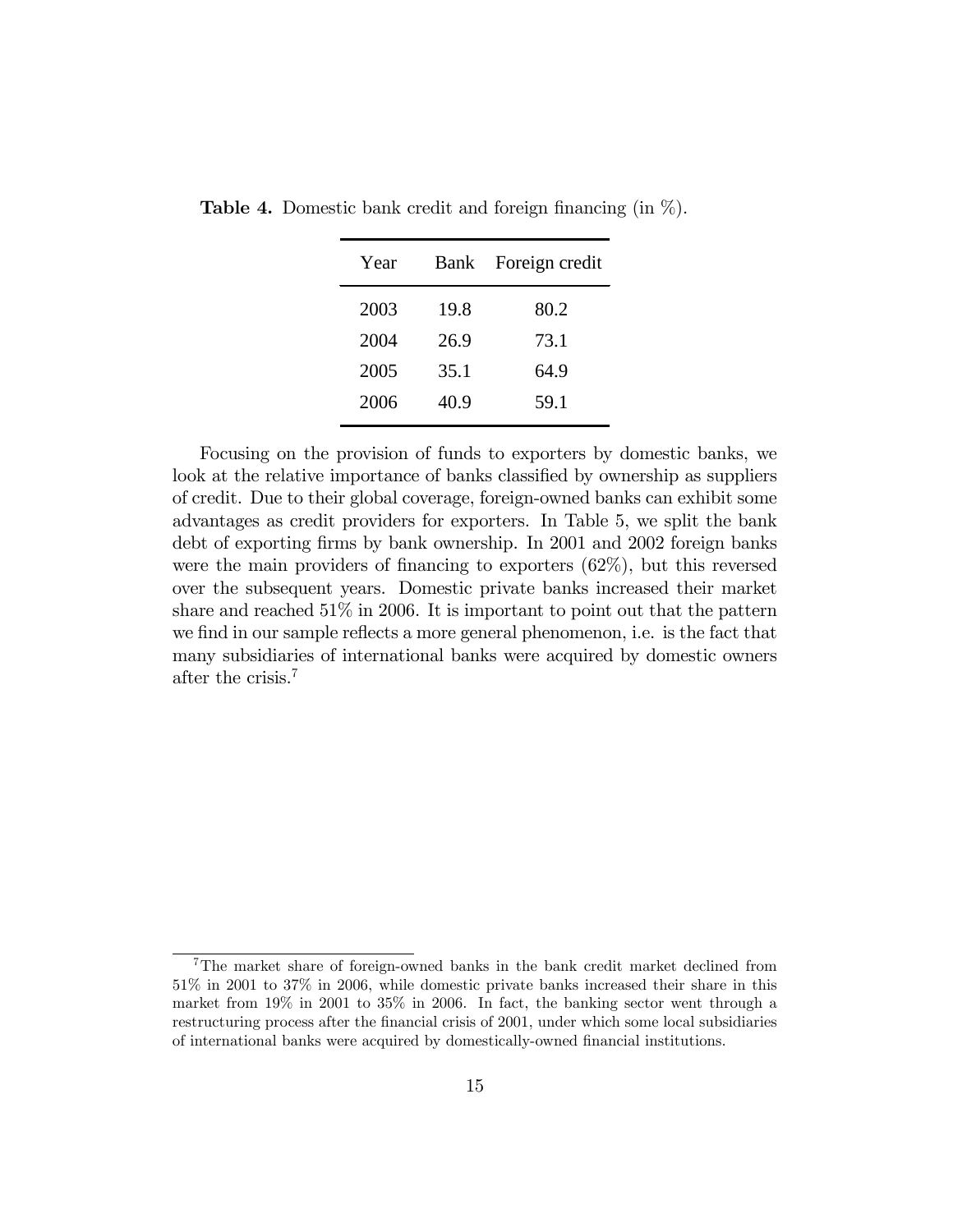| Year | State-<br>owned | Domestic<br>Private | Foreign<br>Private | Credit<br>unions |
|------|-----------------|---------------------|--------------------|------------------|
| 2001 | 13.7            | 23.4                | 62.4               | 0.5              |
| 2002 | 24.1            | 26.3                | 49.2               | 0.4              |
| 2003 | 27.7            | 32.1                | 40.0               | 0.2              |
| 2004 | 24.7            | 42.3                | 32.6               | 0.4              |
| 2005 | 22.1            | 47.3                | 30.4               | 0.3              |
| 2006 | 18.2            | 51.3                | 30.3               | 0.2              |

**Table 5.** Domestic bank credit to exporting firms by bank ownership (in %).

Table 6 focuses on the composition of foreign financing for exporters by type of creditor. It shows that banks and related companies are the most important foreign providers of funds for exporting firms. According to the evidence in the literature (Manova, 2010), access to credit from their related companies abroad positively impacts the export performance of multinational subsidiaries relative to domestically-owned firms.

| Year | Financial<br>entity | Related<br>company | Supplier | Client | Other |
|------|---------------------|--------------------|----------|--------|-------|
| 2001 | 38.5                | 38.9               | 5.6      | 3.1    | 13.9  |
| 2002 | 44.6                | 36.0               | 5.8      | 1.7    | 11.8  |
| 2003 | 45.2                | 35.2               | 5.0      | 1.7    | 12.9  |
| 2004 | 45.4                | 32.4               | 7.0      | 2.0    | 13.1  |
| 2005 | 39.6                | 37.3               | 7.2      | 2.0    | 14.0  |
| 2006 | 36.8                | 38.8               | 7.5      | 2.9    | 14.0  |

**Table 6.** Foreign financing by lender type (in  $\%$ ).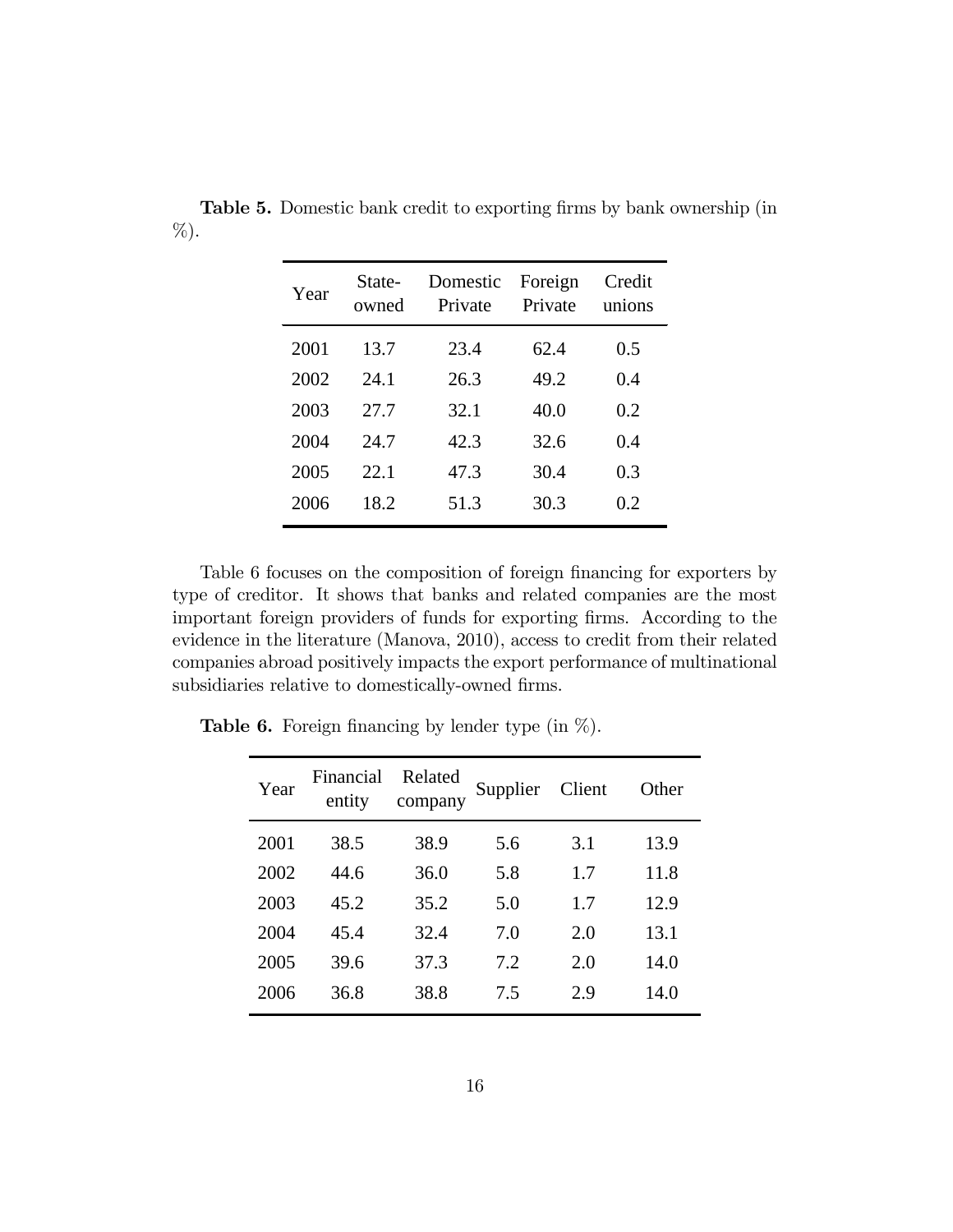In Table 7, we show the same information but splitting firms into exporters to non-developed and developed countries. While foreign financing mostly comes from related companies in the case of firms that only export to non-developed countries, foreign Önancial entities are the main credit providers for exporters to developed countries.

|      |                    |        | Non-developed |                     |       |                    | Developed |          |                     |       |
|------|--------------------|--------|---------------|---------------------|-------|--------------------|-----------|----------|---------------------|-------|
| Year | Related<br>company | Client | Supplier      | Financial<br>entity | Other | Related<br>company | Client    | Supplier | Financial<br>entity | Other |
| 2001 | 45.9               | 1.8    | 5.6           | 26.6                | 20.1  | 36.0               | 3.4       | 5.6      | 43.5                | 11.6  |
| 2002 | 43.5               | 1.2    | 6.1           | 27.0                | 22.2  | 32.7               | 1.8       | 5.6      | 51.4                | 8.5   |
| 2003 | 46.3               | 1.0    | 5.9           | 30.3                | 16.6  | 31.3               | 1.9       | 4.7      | 50.6                | 11.5  |
| 2004 | 36.3               | 1.9    | 11.5          | 29.6                | 20.8  | 28.9               | 2.0       | 5.4      | 53.4                | 10.4  |
| 2005 | 45.4               | 2.2    | 9.8           | 21.4                | 21.2  | 32.0               | 1.8       | 6.0      | 49.1                | 11.1  |
| 2006 | 50.1               | 3.2    | 9.6           | 20.2                | 16.9  | 33.3               | 2.6       | 6.5      | 45.0                | 12.6  |

Table 7. Foreign credit by lender type: Exporters to non-developed and developed countries (in %).

The splitting of exporters into Mercosur exporters and those exporting to more remote markets (Table 8) reveals a similar pattern. Mercosur exporters mostly rely on foreign Önancing from related companies, while the main providers of foreign credit to firms exporting to other destinations are financial entities.

Table 8. Foreign credit by lender type: Mercosur exporters vs. exporters entering markets other than Mercosur (in %).

|      | Entering other than Mercosur |        |          |                     |       |                    |        | Mercosur |                     |       |
|------|------------------------------|--------|----------|---------------------|-------|--------------------|--------|----------|---------------------|-------|
| Year | Related<br>company           | Client | Supplier | Financial<br>entity | Other | Related<br>company | Client | Supplier | Financial<br>entity | Other |
| 2001 | 32.6                         | 2.3    | 4.4      | 47.5                | 13.2  | 45.1               | 4.7    | 6.7      | 29.4                | 14.1  |
| 2002 | 33.0                         | 1.4    | 4.8      | 52.7                | 8.1   | 39.2               | 2.2    | 6.9      | 34.6                | 17.1  |
| 2003 | 32.5                         | 1.8    | 4.1      | 52.1                | 9.6   | 37.8               | 1.3    | 6.2      | 36.9                | 17.8  |
| 2004 | 32.1                         | 2.4    | 5.2      | 50.9                | 9.4   | 33.2               | 1.4    | 9.2      | 35.9                | 20.4  |
| 2005 | 35.1                         | 2.1    | 6.4      | 44.6                | 11.8  | 40.9               | 1.9    | 8.2      | 30.9                | 18.2  |
| 2006 | 36.9                         | 2.7    | 6.9      | 39.9                | 13.6  | 41.2               | 3.1    | 8.2      | 33.0                | 14.5  |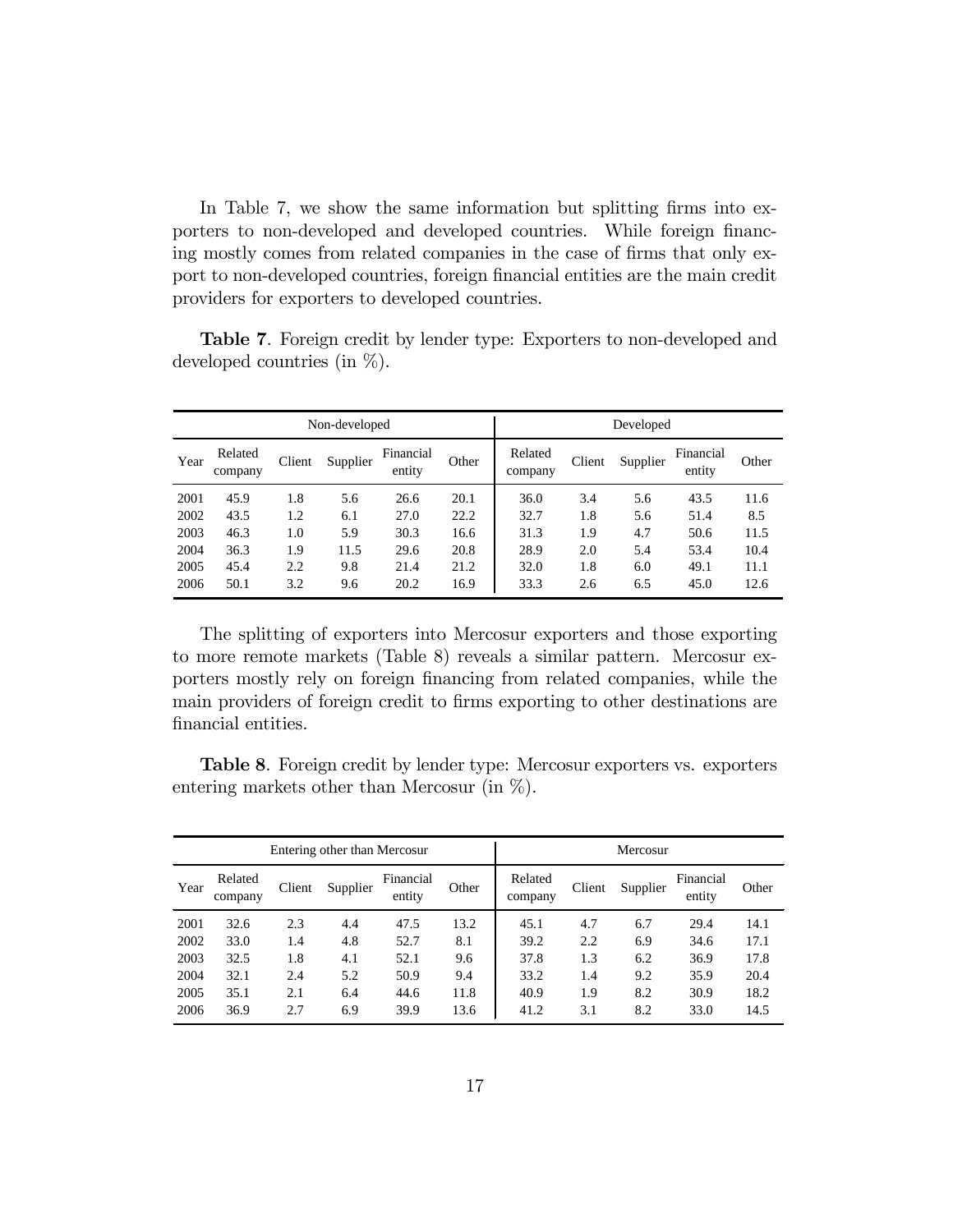#### 3.2.2 Some patterns in export performance

One way of measuring the export performance of Argentine firms consists in analyzing their behavior at the extensive (quantity of markets) and intensive (quantity of products) margins. To provide an insight in this respect, we have classified firms according to the quantity of markets (products) they export to in groups from 1 to 5, with the last one containing six or more<sup>8</sup> (markets / products). Then, we built transition matrices between years taking into account only the Örms that export within that period (as our sample ranges from 2001 to 2006 we have 5 different periods) and compute the percentage of Örms that improve their situation, i.e., in the current year they export to more markets (products) than in the previous one, as well as the percentage of Örms that keep their situation unchanged, and the percentage of Örms whose situation worsens.

We present a summary of the results in Table 9. Over 2001 and 2002 the country experienced a major external and Önancial crisis, the Convertibility was abandoned and there was a sharp depreciation of the currency. As expected, we do not find significant improvements (only about 25% of cases) in these two years. In contrast, we have found that the period 2003-2004 is the best in terms of improvements in both markets (37%) and products (32%).

<sup>&</sup>lt;sup>8</sup>We chose to group firms in the last tranche because only the top  $10\%$  of firms exceeded this quantity of markets (and the top 25% in the case of products).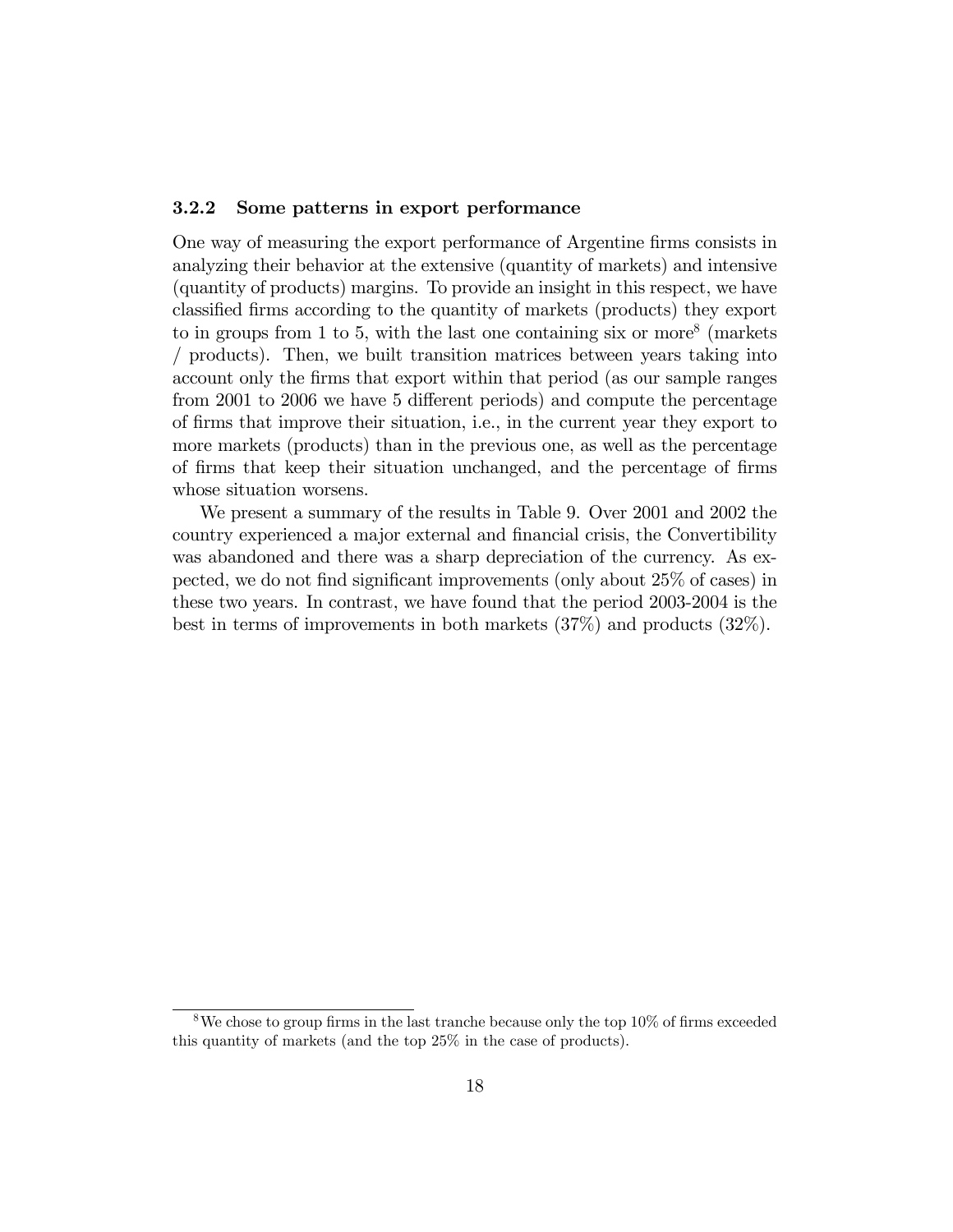| Period    |      | <b>Markets</b>    |        | Products |                   |        |
|-----------|------|-------------------|--------|----------|-------------------|--------|
|           |      | Improve Unchanged | Worsen |          | Improve Unchanged | Worsen |
| 2001-2002 | 25.7 | 46.7              | 27.6   | 24.9     | 47.4              | 27.7   |
| 2002-2003 | 30.2 | 47.2              | 22.7   | 26.8     | 45.9              | 27.3   |
| 2003-2004 | 36.7 | 46.0              | 17.3   | 32.0     | 47.5              | 20.5   |
| 2004-2005 | 27.1 | 51.5              | 21.4   | 25.0     | 51.8              | 23.2   |
| 2005-2006 | 26.1 | 52.7              | 21.1   | 24.3     | 52.8              | 23.0   |

**Table 9.** Export performance (in  $\%$ ).

## 4 Econometric analysis

Since the direction of causality between access to financing and export performance is not obvious from a theoretical point of view, econometrically testing this relationship is in general subject to endogeneity problems. In this regard, the exercises developed in this section do not aim at providing empirical evidence of a causal relation between access to financing and export performance. Rather, they intend to find patterns in this relationship.

According to the models developed by Chaney (2005) and Manova (2006), credit constrains can limit firms' access to the liquidity required to bear the fixed costs of entering export markets. We can denote by  $\Delta\pi_i$  the difference between firm  $i$  operating profits when exporting relative to its operating profits when not exporting. This distance can be explained by firm's characteristics such as productivity or size and credit constraints.

$$
\Delta \pi_i = \alpha + C_i \beta + Z_i \gamma + \eta_i \tag{1}
$$

In (1) the  $C_i$ 's are different measures of credit constraints, the  $Z_i$ 's are observed firms' characteristics and  $\eta_i$  reflects unobserved firms' characteristics as well as other unobserved factors affecting  $\Delta \pi_i$ .

Given the differential costs of exporting, firms will be able to enter export markets if  $\Delta \pi_i$  is positive.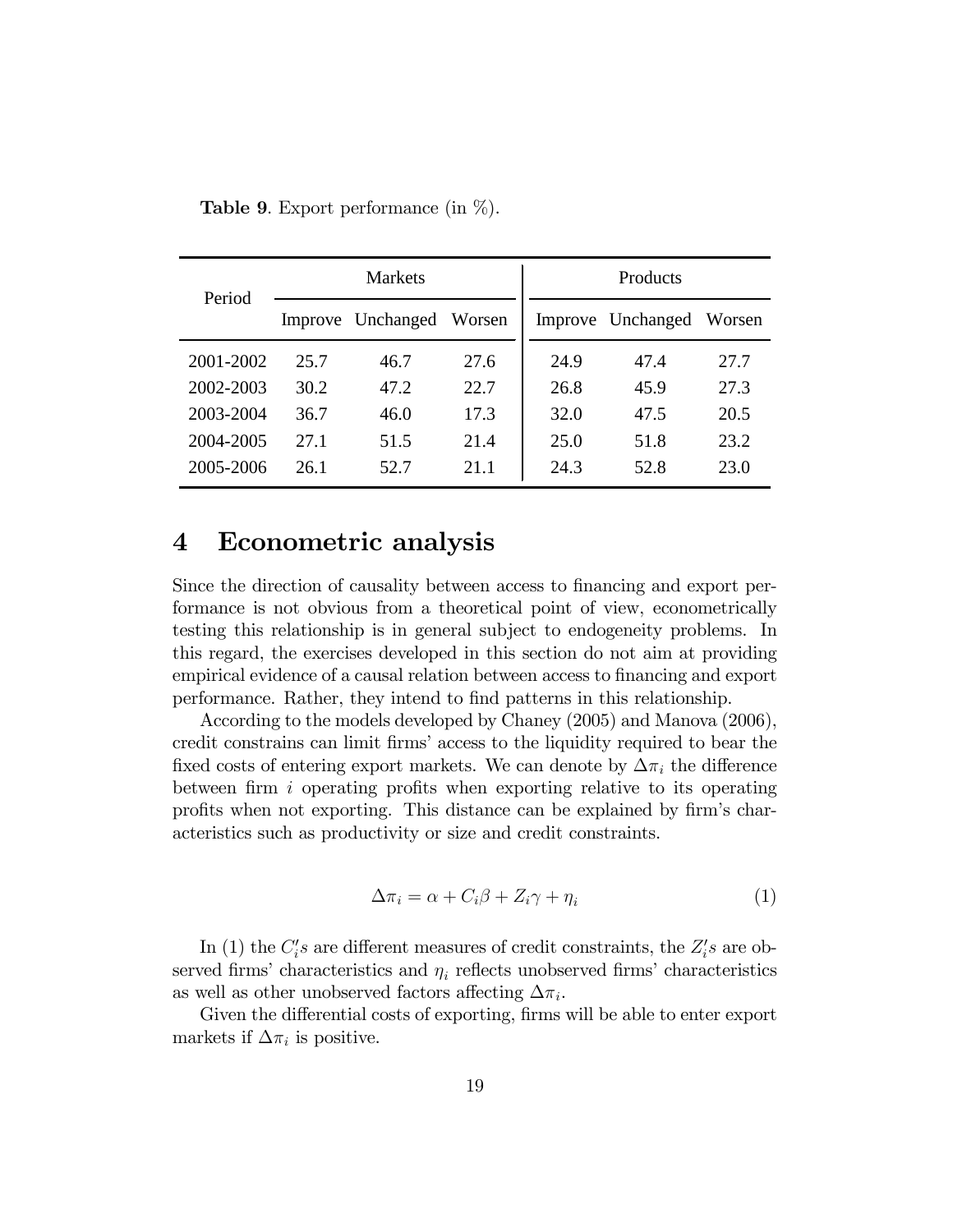Hence, the probability of a firm to begin exporting can be written as:

### $prob(export = 1) = prob(\alpha + C_i\beta + Z_i\gamma + \eta_i > 0) = \varphi(\alpha + C_i\beta + Z_i\gamma + \eta_i)$  (2)

We estimate a linear probability model for equation  $(2)$  with the dependent variable being a dummy variable that takes the value 1 if firm's  $i$  export volume at time  $t$  is greater than 0; and 0 otherwise. So, a firm could be treated as exporter in some years and as non-exporter in others. In our case the  $C_i$ 's are different measures of firms' access to domestic bank financing and strength of bank relationship: the log of bank debt, the % of collateralized bank debt, the number of banks the firms operate with, and the Herfindahl index as a measure of concentration of firms' bank debt in a reduced/large number of financial institutions.<sup>9</sup> The variable controlling for the heterogeneity in firms' characteristics is firms' size, measured by the log of the number of employees. A problem we face when estimating equation (2) is that the  $C_i'$  as well a firms' size can be endogenous to firms' productivity, which is unobserved. To alleviate the problem we use lagged values of size and the different measures of access to financing.

We use a Fixed Effects Panel Data model to estimate equation (2) for the total sample and the three clusters  $(CLi, \text{ with } i = 1, 2, 3 \text{ indicating the})$ respective cluster), as a way to control for unobserved heterogeneity across firms. We also incorporate time effects, what seems particularly appropriate in our case, given that the sample period includes, as mentioned previously, the 2001-2002 external an financial crisis event, which led to a sharp depreciation of the Argentine peso in January 2002.<sup>10</sup>

Our results (Table 10) confirm that size is positively (and significantly) related to the likelihood of being an exporting firm both, for the full sample and for each of the different clusters. Controlling for size, the results indicate that having more access to (domestic) Önancial services facilitates

 $9$ The different proxies of access to financing and bank relationship were incorporated in all the excercises presented in this section. In general proxies of bank relationship were not statistically significant. For the sake of brevity, we only present those estimations for which any of the proxies of access to financing or bank relationship were statistically significant.

<sup>&</sup>lt;sup>10</sup>In response to a comment of an anonymous referee, we checked for the robustness of our econometric results estimating all the models reported in this section for the period 2003-2006. Our results remain mainly unchanged. For the sake of brevity, we do not present them in this version of the paper, but they are available upon request.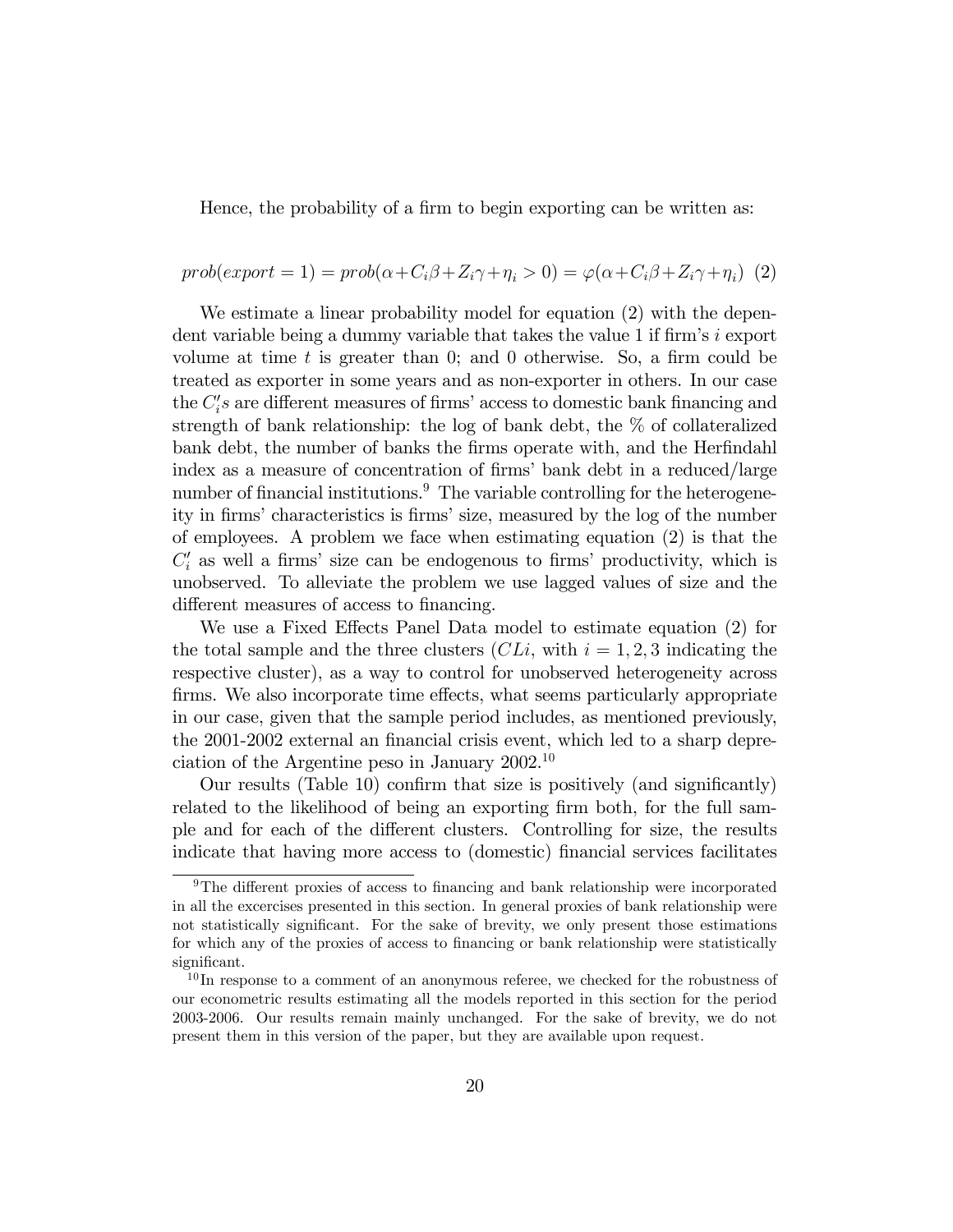the entrance of firms in export markets, except for the smallest firms in the sample belonging to cluster 1. It is worth noting that firms in this cluster are mostly non-exporters.

| Dummy Export                    | Total        | CL <sub>1</sub> | CL <sub>2</sub> | CL3         |
|---------------------------------|--------------|-----------------|-----------------|-------------|
| Size $(t-1)$                    | $0.0396***$  | $0.0112*$       | $0.0310***$     | $0.0477***$ |
|                                 | [0.00217]    | [0.00615]       | [0.00282]       | [0.00382]   |
| Domestic bank credit $_{(t-1)}$ | $0.00170***$ | $-0.00511**$    | $0.00224**$     | $0.00202**$ |
|                                 | [0.000607]   | [0.00216]       | [0.000915]      | [0.000935]  |
| Constant                        | $0.0617***$  | $0.0317***$     | $0.0296***$     | $0.125***$  |
|                                 | [0.00520]    | [0.00730]       | [0.00563]       | [0.0128]    |
| <b>Observations</b>             | 139,844      | 15,238          | 73,672          | 50,934      |
| Number of firms                 | 37,718       | 4,930           | 20,694          | 12,094      |
| $R^2$                           | 0.011        | 0.003           | 0.009           | 0.016       |
| Individual effects              | <b>YES</b>   | <b>YES</b>      | <b>YES</b>      | <b>YES</b>  |
| Time effects                    | YES          | YES             | YES             | YES         |

Table 10. Exporters vs. non-exporters.

Standard errors in brackets

\*\*\* Significant at  $1\%$ , \*\* at  $5\%$ , \* at  $10\%$ .

As a way of checking wether firms' decision to enter export markets relates to their access to financing, we estimate equation (2) focusing on starters and comparing them with non-exporters. Therefore, in this case the dependent variable is a dummy that takes the value one if the firm exports in period  $t$  but not in period  $t-1$ . This implies excluding firms that are continuous exporters throughout the sample period. The results, shown in Table 11, indicate that access to financing is less relevant for the export decision when we focus on the complete set of starting firms in the sample, but it has a significantly positive incidence in the probability of entering export markets in the case of medium size and, to a less extent, large firms (the coefficient is lower and only significant at the  $10\%$  level). This result which probably reflects nonlinearities in the relationship between the exporting decision and access to bank Önancing is consistent with the evidence in the literature that smaller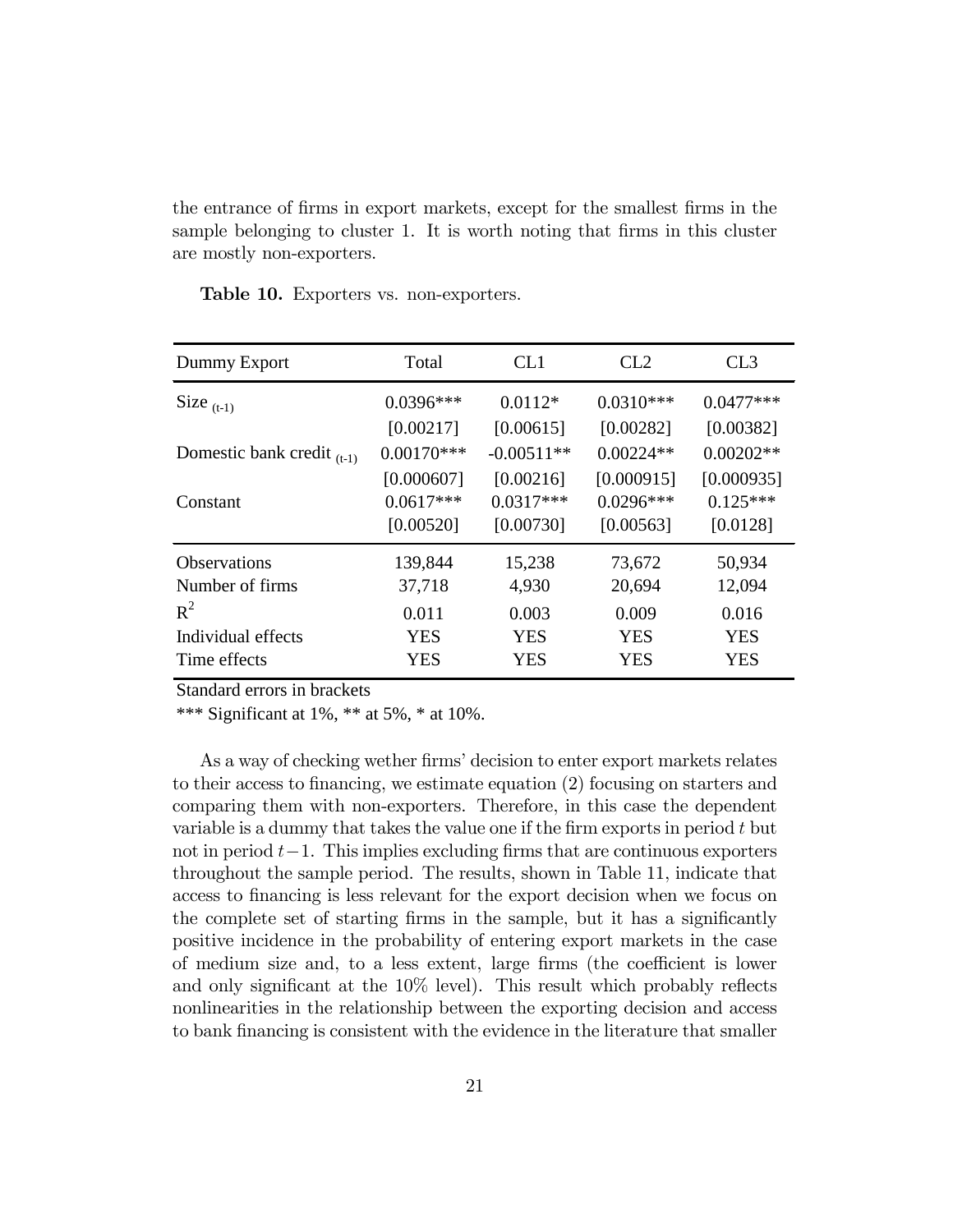firms are more restricted in their access to financing. The fact that firms in  $CL1$  are mainly non exporters could probably explain the lack of significance of the coefficient of bank credit in the case of the small firms in our sample. Although we cannot be conclusive regarding the causal relationship between access to bank credit and export performance, since we just alleviated but not addressed the endogeneity issue, this result seem to be more in line with Bergman and Héricourt (2010), who find that financial factors affect firms export decision, while departing from the findings of Greenaway et al. (2007), who encounter that it is the exporting activity what improves the financial health of exporting firms and not the other way around for the case of UK firms.

| <b>Dummy Starters</b>           | Total        | CL 1        | CL2          | CL3         |
|---------------------------------|--------------|-------------|--------------|-------------|
| Size $_{(t-1)}$                 | $0.0329***$  | $0.0119***$ | $0.0249***$  | $0.0372***$ |
|                                 | [0.00171]    | [0.00410]   | [0.00209]    | [0.00352]   |
| Domestic bank credit $_{(t-1)}$ | $0.000911*$  | $-0.000536$ | $0.00194***$ | $0.00169*$  |
|                                 | [0.000539]   | [0.00148]   | [0.000710]   | [0.000996]  |
| Constant                        | $-0.0760***$ | $-0.0111**$ | $-0.0509***$ | $-0.128***$ |
|                                 | [0.00383]    | [0.00486]   | [0.00414]    | [0.0114]    |
| <b>Observations</b>             | 109,108      | 14,275      | 63,334       | 31,499      |
| Number of firms                 | 32,657       | 4,723       | 18,975       | 8,959       |
| $R^2$                           | 0.035        | 0.011       | 0.026        | 0.06        |
| Individual effects              | YES          | <b>YES</b>  | <b>YES</b>   | <b>YES</b>  |
| Time effects                    | YES          | <b>YES</b>  | <b>YES</b>   | <b>YES</b>  |

Table 11. Starters vs. non-exporters.

Standard errors in brackets

\*\*\* Significant at 1%, \*\* at 5%, \* at 10%.

Second, we focus on firms' performance in export markets in terms of destinations, export volumes and product diversity, depending on their access to domestic and foreign financing. Our guess is that once firms enter foreign markets, access to domestic banks services and financing becomes less relevant and it is the availability of foreign financing what matters to explain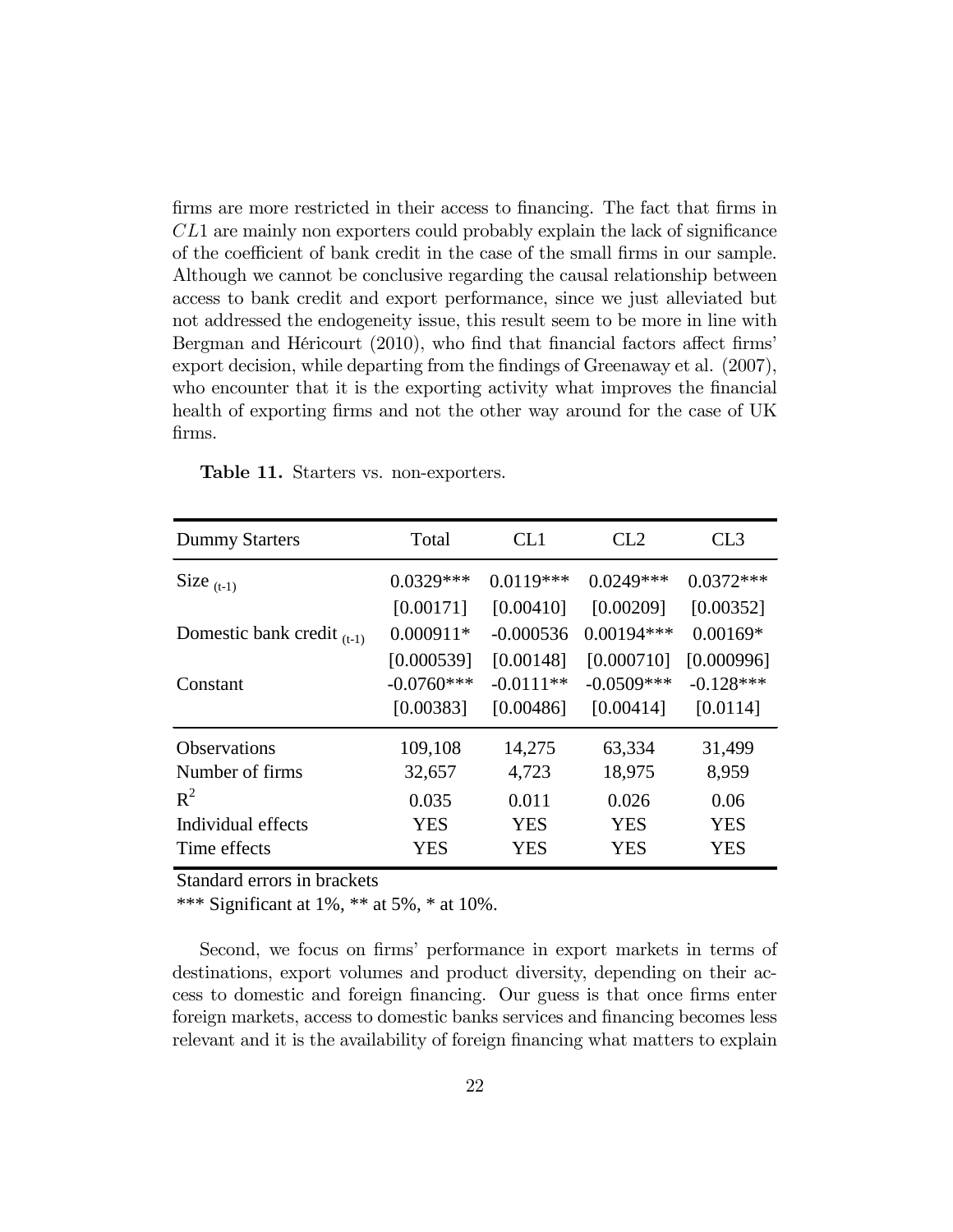differences in performance across firms.<sup>11</sup> Accordingly, to investigate the issue, we keep only the exporting firms (those for which the export dummy variable equals 1). In this case the dependent variables are different measures of export performance: the number of destinations, exports' volume and the number of products exported.

We find that except for the smallest firms in the sample (those in cluster 1) size positively relates to the number of destinations firms export to, i.e. the largest Örms export to a higher number of destinations. Also, having controlled by firm size, the amount of foreign financing is positively related to the number of destinations firms export to (Table 12).

| Detinations' number                         | Total                              | CL <sub>1</sub>                   | CL2                                | CL <sub>3</sub>                    |
|---------------------------------------------|------------------------------------|-----------------------------------|------------------------------------|------------------------------------|
| Size $_{(t-1)}$                             | $0.445***$                         | $-0.0329$                         | $0.393***$                         | $0.473***$                         |
|                                             | [0.0384]                           | [0.224]                           | [0.0577]                           | [0.0497]                           |
| Foreign credit $_{(t-1)}$                   | $0.0358***$                        | $-0.000688$                       | $0.0254***$                        | $0.0386***$                        |
| Constant                                    | [0.00330]<br>$0.924***$<br>[0.114] | [0.0201]<br>$1.476***$<br>[0.268] | [0.00554]<br>$0.994***$<br>[0.118] | [0.00409]<br>$0.871***$<br>[0.175] |
| <b>Observations</b><br>Number of firms      | 25,221<br>8,724                    | 721<br>368                        | 8,073<br>3,357                     | 16,427<br>4,999                    |
| $R^2$<br>Individual effects<br>Time effects | 0.086<br><b>YES</b><br>YES         | 0.017<br><b>YES</b><br>YES        | 0.067<br><b>YES</b><br>YES         | 0.095<br><b>YES</b><br>YES         |

Table 12. Number of destinations.

Standard errors in brackets

\*\*\* Significant at 1%, \*\* at 5%, \* at 10%.

 $11$ Altough we do not report these results for the sake of brevity, the level of bank debt (Domestic bank credit) becomes insignificant once we restrict the sample to exporting firms.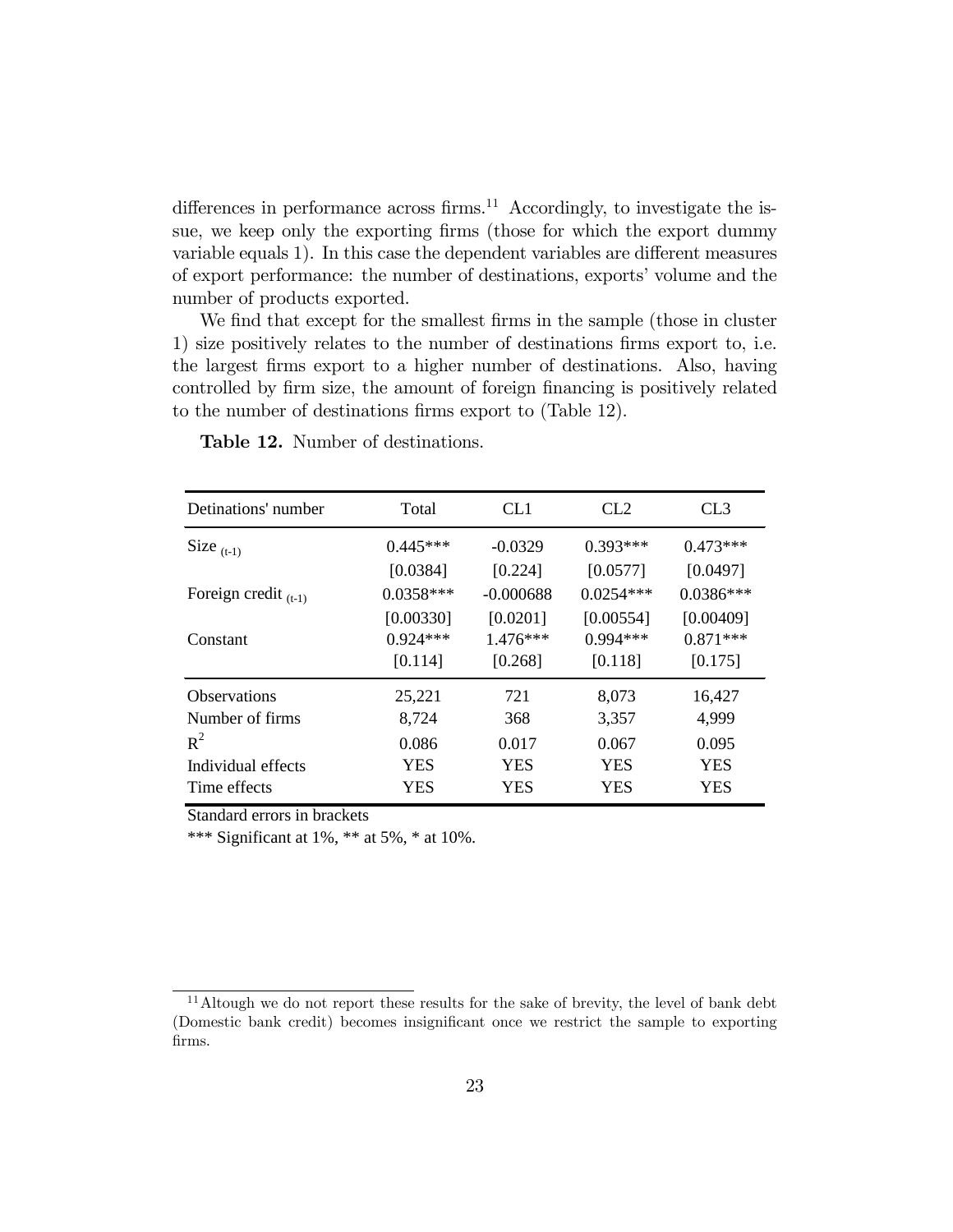The same happens when we look at the volume of exports. Having controlled by size, the amount of foreign credit positively relates to the volumes that firms export, except for firms in cluster 1 (Table 13).

| Exports' volume           | Total       | CL <sub>1</sub> | CL2        | CL <sub>3</sub> |
|---------------------------|-------------|-----------------|------------|-----------------|
| Size $(t-1)$              | $0.296***$  | $-0.0874$       | $0.247***$ | $0.323***$      |
|                           | [0.0309]    | [0.233]         | [0.0569]   | [0.0374]        |
| Foreign credit $_{(t-1)}$ | $0.0143***$ | $-0.0309$       | $0.0120**$ | $0.0152***$     |
|                           | [0.00266]   | [0.0209]        | [0.00546]  | [0.00308]       |
| Constant                  | 9.186***    | 9.360***        | $9.019***$ | $9.251***$      |
|                           | [0.0918]    | [0.278]         | [0.117]    | [0.132]         |
| <b>Observations</b>       | 25,221      | 721             | 8,073      | 16,427          |
| Number of firms           | 8,724       | 368             | 3,357      | 4,999           |
| $R^2$                     | 0.095       | 0.053           | 0.067      | 0.110           |
| Individual effects        | <b>YES</b>  | <b>YES</b>      | <b>YES</b> | <b>YES</b>      |
| Time effects              | YES         | YES             | YES        | YES             |

Table 13. Volume of exports.

Standard errors in brackets

\*\*\* Significant at 1%, \*\* at 5%, \* at 10%.

Finally, after controlling for size, firms with a larger amount of foreign financing export a higher number of products (Table 14). Note that again the coefficient of foreign financing is not significant for the smallest firms in the sample.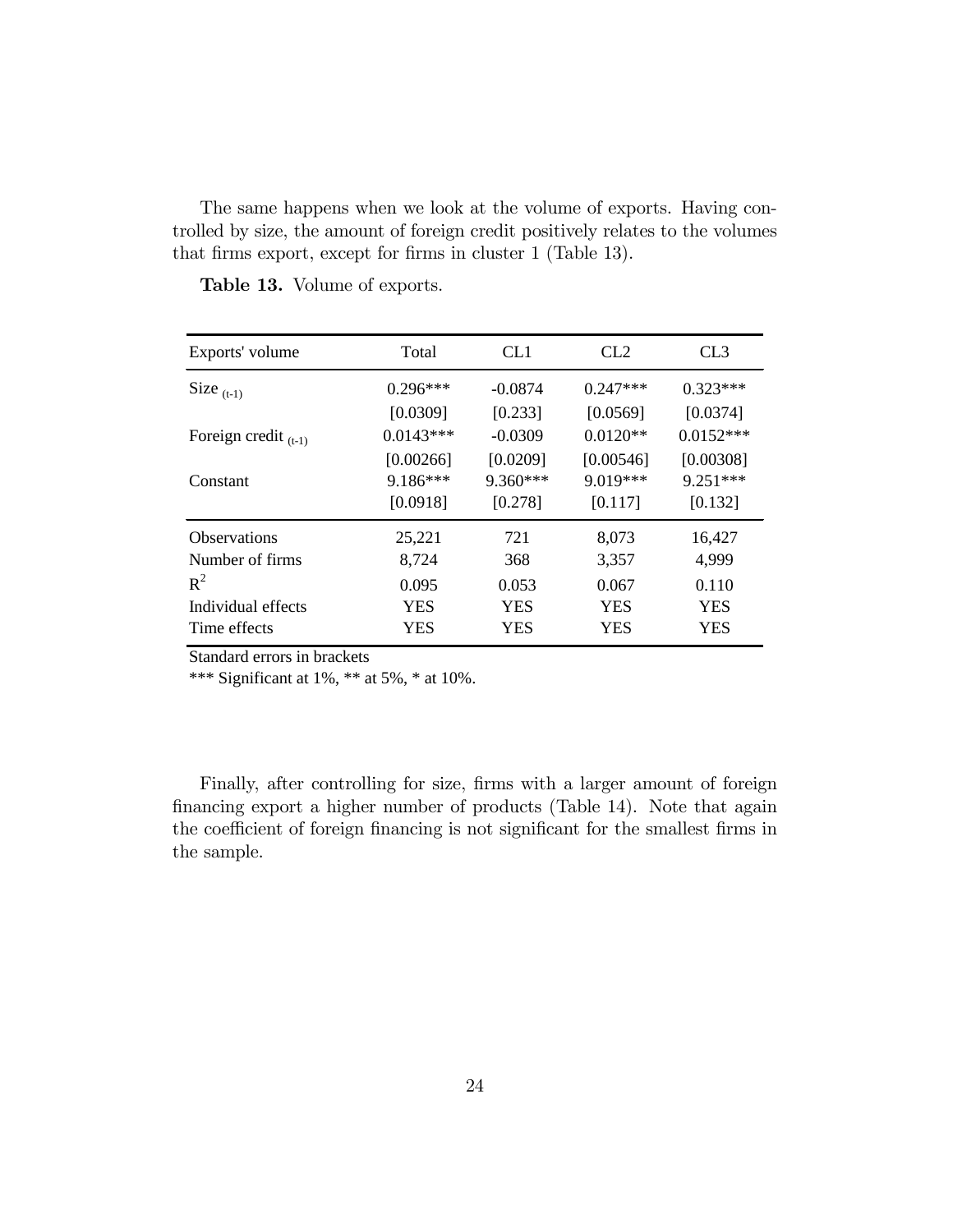Table 14. Number of products.

| Products' number          | Total       | CL1        | CL2        | CL <sub>3</sub> |
|---------------------------|-------------|------------|------------|-----------------|
| Size $(t-1)$              | $1.279***$  | 0.645      | $0.734***$ | $1.525***$      |
|                           | [0.127]     | [0.993]    | [0.161]    | [0.169]         |
| Foreign credit $_{(t-1)}$ | $0.0511***$ | 0.00710    | $0.0257*$  | $0.0579***$     |
|                           | [0.0109]    | [0.0888]   | [0.0155]   | [0.0139]        |
| Constant                  | $0.972***$  | $2.812**$  | 1.996***   | 0.130           |
|                           | [0.376]     | [1.185]    | [0.330]    | [0.595]         |
| <b>Observations</b>       | 25,221      | 721        | 8,073      | 16,427          |
| Number of firms           | 8,724       | 368        | 3,357      | 4,999           |
| $R^2$                     | 0.020       | 0.008      | 0.013      | 0.023           |
| Individual effects        | <b>YES</b>  | <b>YES</b> | <b>YES</b> | <b>YES</b>      |
| Time effects              | <b>YES</b>  | YES        | <b>YES</b> | <b>YES</b>      |

Standard errors in brackets

\*\*\* Significant at  $1\%$ , \*\* at  $5\%$ , \* at  $10\%$ .

We also analyze if the ability of firms to export to more developed and remote markets is related to their access to foreign financing by estimating linear probability models. For this purpose, we use two dummy variables taking value 1 if: (i) a firm exports to a developed country  $-NAFTA$  (exc. Mexico) and EU-15- or; (ii) a firm exports exclusively to a Mercosur country or Chile and zero otherwise.

Results indicate that firms entering developed and more remote destinations, once we control for firm size, are those with larger amounts of foreign Önancing (Table 15 and Table 16, respectively). Again these relationships are not significant for the smallest firms in the sample.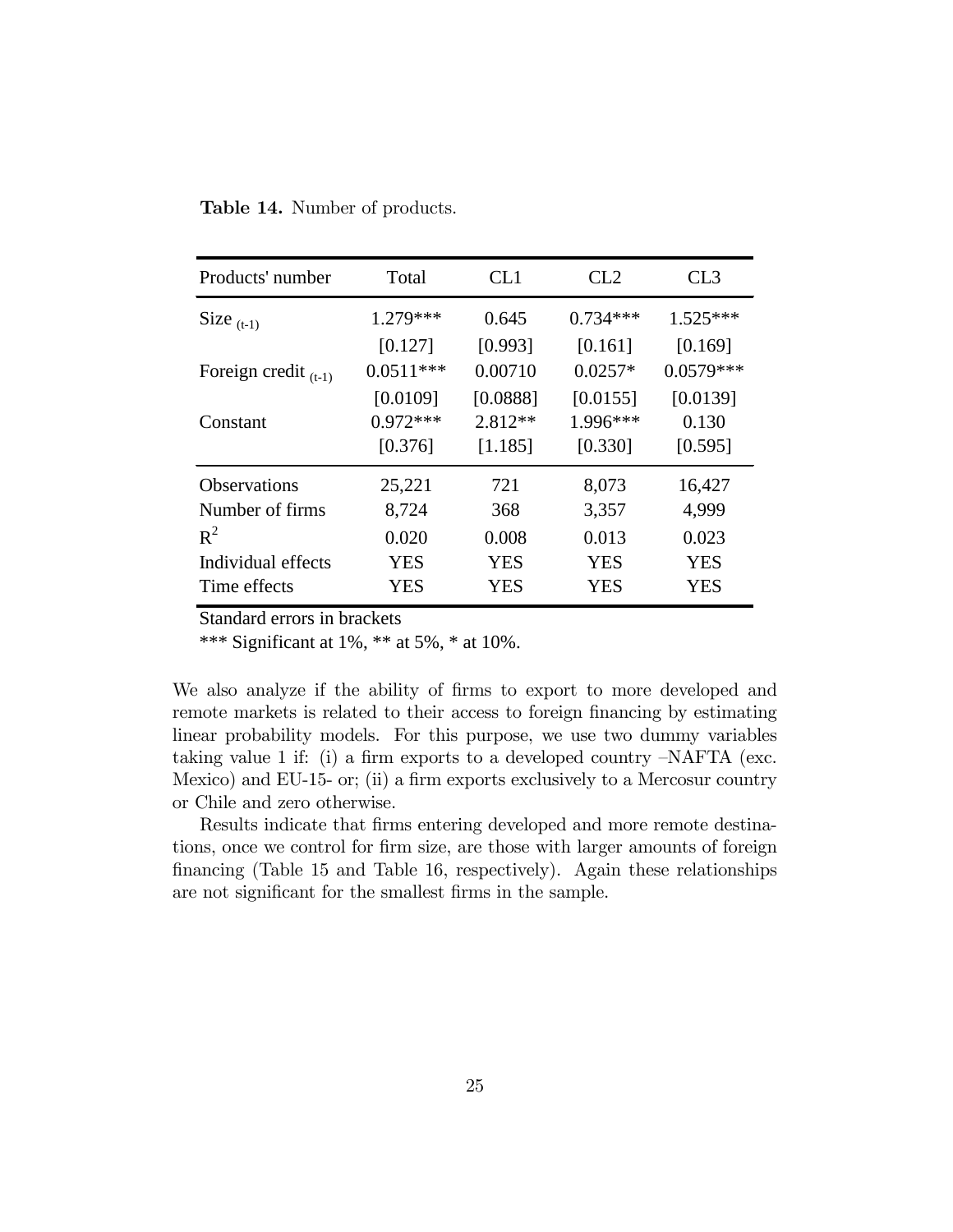Table 15. Developed countries.

| Developed country         | Total       | CL1        | CL2        | CL3         |
|---------------------------|-------------|------------|------------|-------------|
| Size $(t-1)$              | $0.0285***$ | $-0.0577$  | $0.0341**$ | $0.0273***$ |
|                           | [0.00816]   | [0.0610]   | [0.0136]   | [0.0102]    |
| Foreign credit $_{(t-1)}$ | 0.000557    | $-0.00648$ | $-0.00213$ | $0.00157*$  |
|                           | [0.000701]  | [0.00546]  | [0.00130]  | [0.000843]  |
| Constant                  | $0.223***$  | $0.389***$ | $0.210***$ | $0.224***$  |
|                           | [0.0242]    | [0.0728]   | [0.0278]   | [0.0361]    |
| <b>Observations</b>       | 25,221      | 721        | 8,073      | 16,427      |
| Number of firms           | 8,724       | 368        | 3,357      | 4,999       |
| $R^2$                     | 0.002       | 0.010      | 0.003      | 0.003       |
| Individual effects        | <b>YES</b>  | <b>YES</b> | <b>YES</b> | <b>YES</b>  |
| Time effects              | <b>YES</b>  | <b>YES</b> | YES        | <b>YES</b>  |

Standard errors in brackets

\*\*\* Significant at 1%, \*\* at 5%, \* at 10%.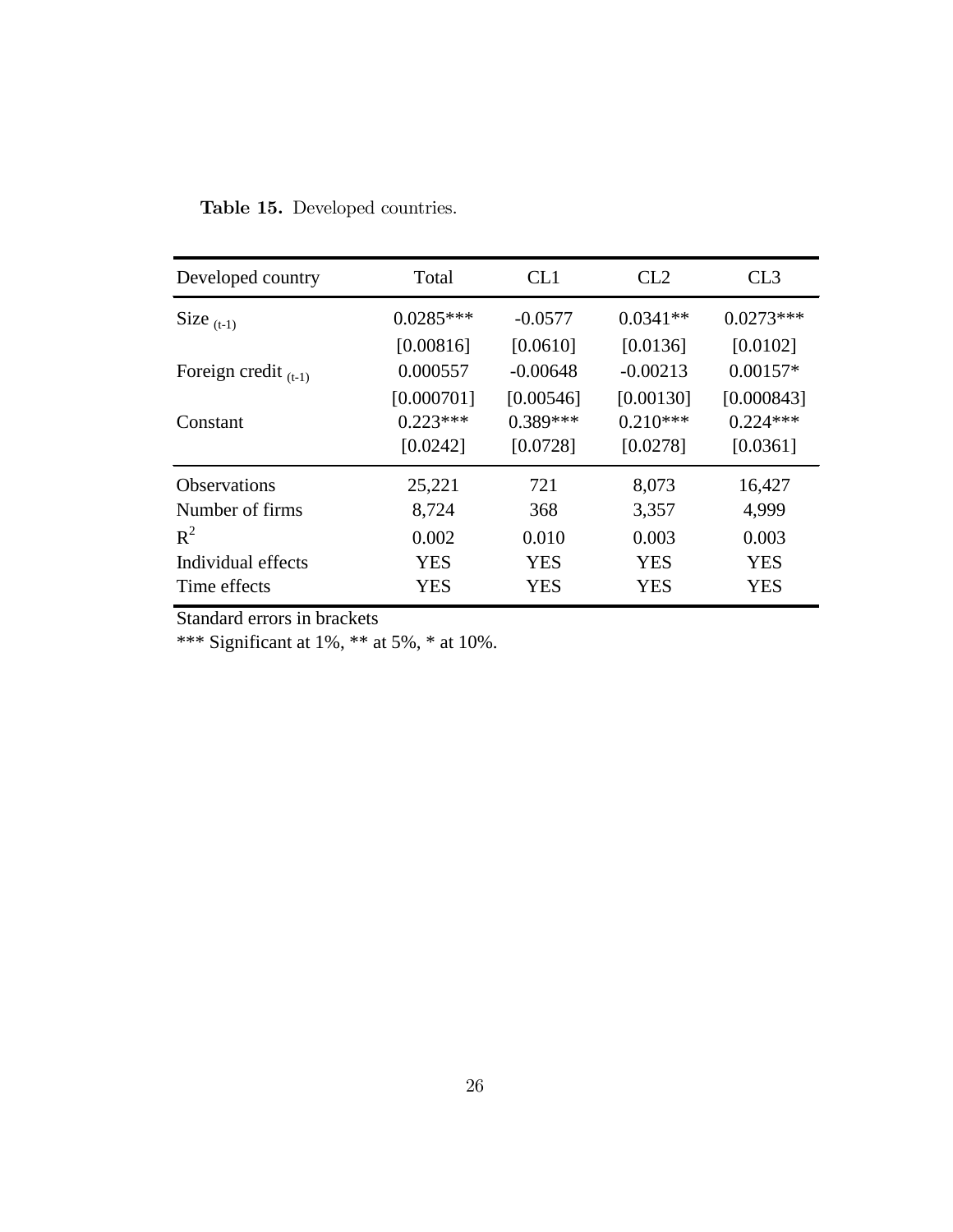Table 16. Mercosur plus Chile.

| $Mercosur + Chile$        | Total        | CL1        | CL2         | CL <sub>3</sub> |
|---------------------------|--------------|------------|-------------|-----------------|
| Size $(t-1)$              | $-0.0395***$ | 0.0791     | $-0.0361**$ | $-0.0428$ ***   |
|                           | [0.00877]    | [0.0685]   | [0.0157]    | [0.0107]        |
| Foreign credit $_{(t-1)}$ | $-0.00156**$ | 0.00797    | 0.00157     | $-0.00273***$   |
|                           | [0.000754]   | [0.00613]  | [0.00151]   | [0.000882]      |
| Constant                  | $0.596***$   | $0.423***$ | $0.596***$  | $0.607***$      |
|                           | [0.0260]     | [0.0818]   | [0.0322]    | [0.0377]        |
| <b>Observations</b>       | 25,221       | 721        | 8,073       | 16,427          |
| Number of firms           | 8,724        | 368        | 3,357       | 4,999           |
| $R^2$                     | 0.010        | 0.016      | 0.011       | 0.011           |
| Individual effects        | <b>YES</b>   | <b>YES</b> | <b>YES</b>  | <b>YES</b>      |
| Time effects              | <b>YES</b>   | <b>YES</b> | <b>YES</b>  | <b>YES</b>      |

Standard errors in brackets

\*\*\* Significant at 1%, \*\* at 5%, \* at 10%.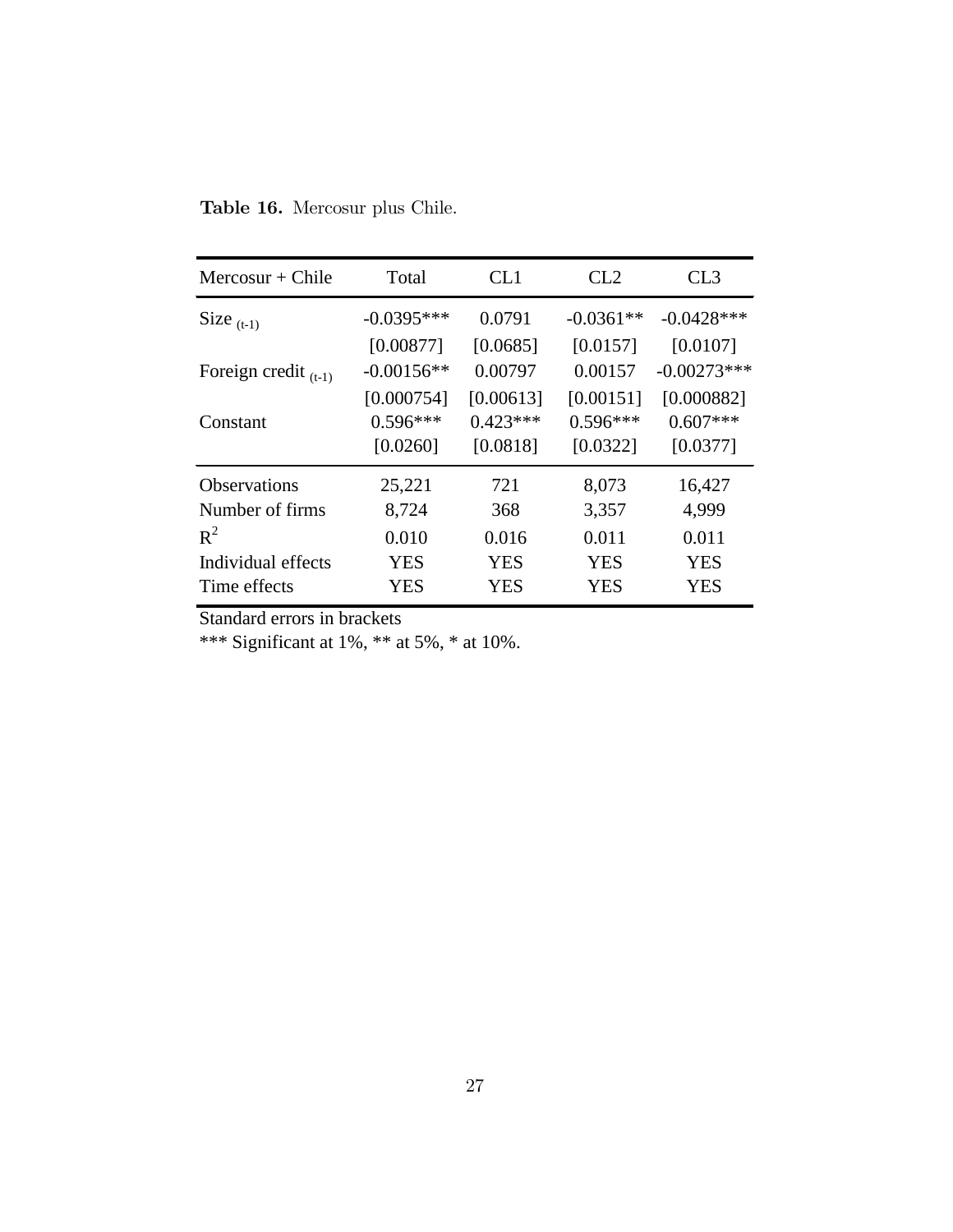## 5 Exports duration

In this section we look at the survival of firms in export markets. To this end we resort to duration analysis, a suitable tool to study the determinants of firms' permanence in export markets. The variable of interest is the survival or duration time, in our case measured in spells of consecutive years of exporting. Since a firm may be a permanent or a sporadic exporter, we can observe more than one spell by Örm in our sample of six years. In fact there are  $11,663$  spells<sup>12</sup> and 9,807 exporting firms.

In Table 17, we present some summary results by firm size. As we converted the firm-year pair into spells, the interpretation of the figures on this table requires a previous explanation. First, the percentages shown are in terms of total spells (11,663). Second, when analyzing the data, we distinguished three possible cases (number of spells from  $1$  to  $3$ ) with different alternatives: (i) when a firm has a number of spells equal to one, the number of years it remained as exporter is unequivocally the spell length. (ii) when a firm had a number of spells greater than one (two or three) we have combinations in which the sum of the years of exporting activity cannot exceed 5 (simply because one firm that exported for 6 years has just one spell of length six).

First, we note from Table 17 that there is a prevalence of sporadic exporters among the Örms in the sample, although the distribution of duration by firm has fat tails: almost  $25\%$  of the firms are very sporadic exporters, having exported for one spell of length one, while 17% of them can be considered as permanent exporters, since they have exported over the six years of the sample (which are mostly concentrated in cluster  $3-13.6\%$  out of total of 16.9%-). Being more general we can say that nearly 70% of cases represent sporadic exporters if we consider those having exported from one year up to three years in one spell or no more than four years but in different spells. Some examples of this are the following: i) two spells of two years; ii) one spell of three years and one spell of one year; iii) three spells, one of two years and two of one year. The remaining  $30\%$  corresponds to firms that are regular exporters. Finally, keeping the exporter condition seems to be a hard task, according to the inverse relationship between the length of the spell and the percentage of cases observed in spells 2 to 5, which concentrate

<sup>12</sup>Obviously, a spell equal to one does not imply two consecutive years but as there are a lot of cases where a firm exports in a specific year but does not export in the following one, we decided to show all possible results.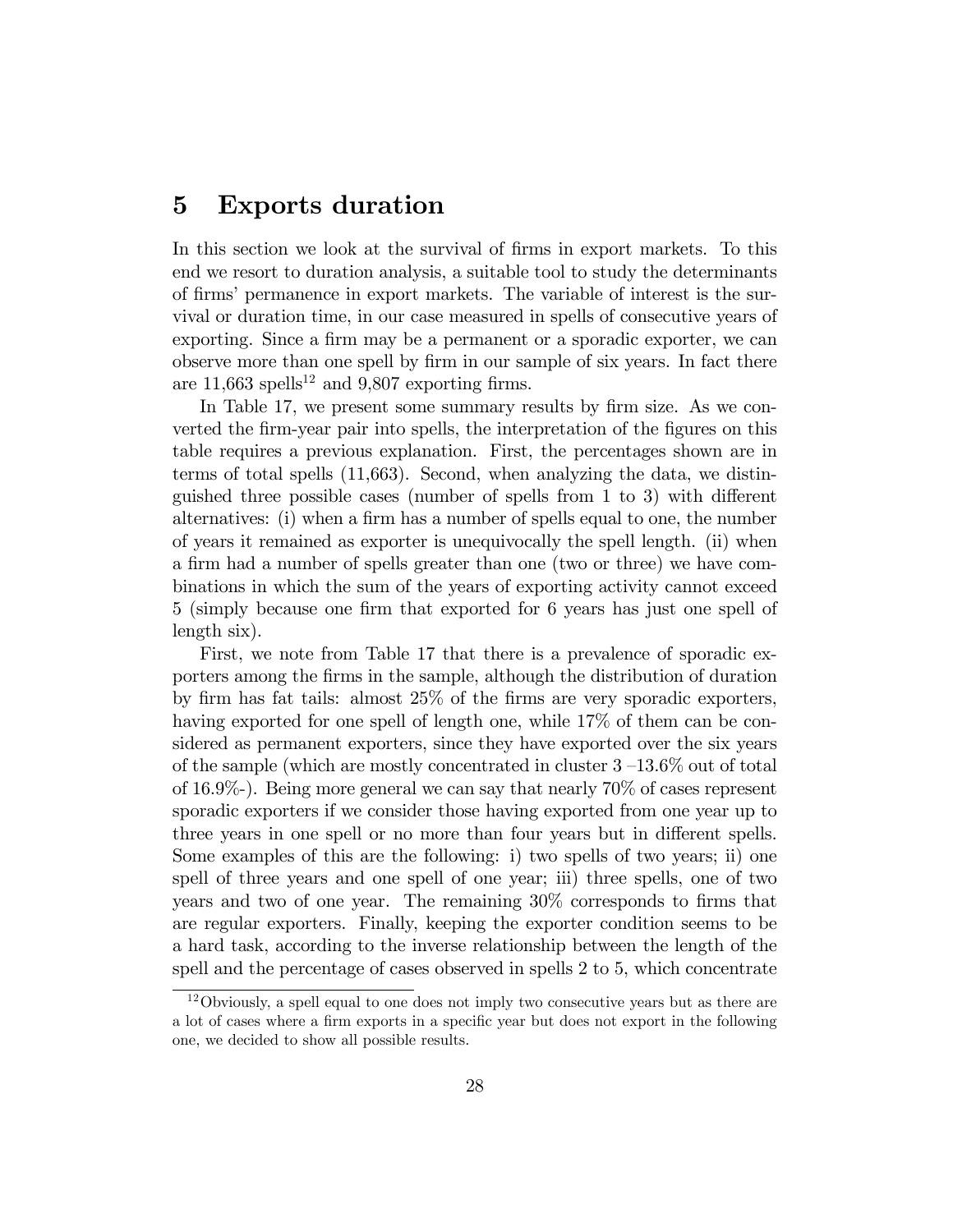40% of the cases (last column of the table).

| <b>Spell</b>   | CL1              |     |     | CL2              |                             |     | CL3              |      |     |              |
|----------------|------------------|-----|-----|------------------|-----------------------------|-----|------------------|------|-----|--------------|
| length         | Number of spells |     |     | Number of spells |                             |     | Number of spells |      |     | <b>Total</b> |
|                |                  | 2   | 3   |                  | $\mathcal{D}_{\mathcal{L}}$ | 3   |                  | 2    | 3   |              |
| $\mathbf{1}$   | 2.0              | 0.6 | 0.1 | 12.6             | 6.4                         | 1.4 | 10.2             | 8.4  | 1.3 | 42.9         |
| $\overline{2}$ | 0.8              | 0.2 | 0.0 | 5.3              | 2.2                         | 0.2 | 4.6              | 3.5  | 0.3 | 17.1         |
| 3              | 0.4              | 0.1 |     | 3.3              | 1.6                         |     | 4.0              | 2.6  |     | 12.0         |
| $\overline{4}$ | 0.2              | 0.0 |     | 1.9              | 0.7                         |     | 3.0              | 1.0  |     | 6.7          |
| 5              | 0.1              |     |     | 1.3              |                             |     | 3.0              |      |     | 4.4          |
| 6              | 0.2              |     |     | 3.1              |                             |     | 13.6             |      |     | 16.9         |
| <b>Total</b>   | 3.6              | 0.9 | 0.2 | 27.4             | 10.9                        | 1.6 | 38.3             | 15.5 | 1.6 | 100          |

**Table 17.** Exports duration by firm size (in  $\%$ ).

## 5.1 Estimation of survival functions using the nonparametric Kaplan-Meier survival estimator

As pointed out before, the variable of interest in duration analysis is the survival time  $T$ , considered as a random variable. The survivor function, defined as the probability of surviving to time  $t$  or beyond, can be written in discrete time as:

$$
S(t) = P(T \ge t) \ t = 1, 2, .... \tag{3}
$$

Another quantity of interest is the hazard rate, defined as the probability that a firm stops exporting after  $t$  periods, given that it has not yet experienced the event of interest (failed), given by:

$$
h(t) = P(T = t/T \ge t)
$$
\n<sup>(4)</sup>

The survivor function (3) can be estimated using the non-parametric Kaplan-Meyer estimator, which at time  $t$  is given by:

$$
\widehat{S}(t) = \prod_{i_i \le t} \left[ n_i - d_i / n_i \right] \tag{5}
$$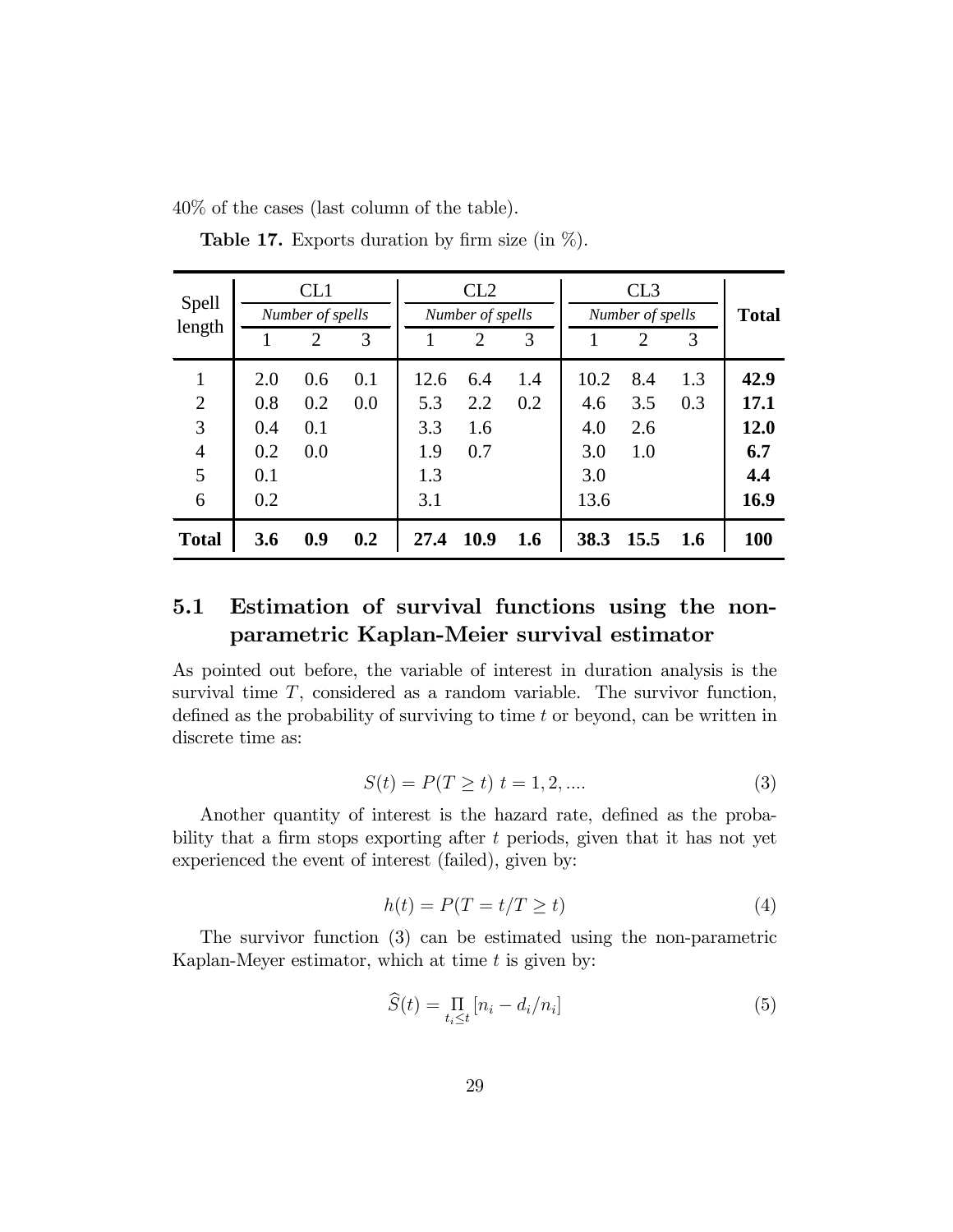where  $t_i, i = 1, 2, \dots$  is the ordered failure time,  $n_i$  is the number of individuals (spells) alive at  $t_i$  and  $d_i$  is the number of failures at time  $t_i$ .

To characterize the patterns in duration by firm size, in Figure 5 we present estimates of the survival function for the three clusters of exporters in our sample. Since our interest is in firms survival rather than in spells, to estimate the survival function we have assigned each firm its longest spell. As it can be noted from Figure 5 (and Table 18), firms' survival in export markets increases with their size. In particular, the survival function of the largest firms (belonging to cluster 3) is much higher than that of the small and medium sized firms in clusters  $1$  and  $2<sup>13</sup>$  Note also the differences in dynamics: notably, the probability of survival of a firm in clusters 1 or 2 decreases more rapidly than that of firms in cluster 3, conditional on having exported 1 to 3 years. After having survived for more than 3 years, the probability of survival decreases at rather the same rate for Örms in the three groups. These results suggest that permanence in export markets matters for firms to succeed as exporters, and that their probability of survival becomes less dependent on their size once they become more regular exporters. What explains that firms become regular exporters is something that needs to be further researched. In this regard survival analysis appears to be a suitable tool to study Örmsí dynamics in export markets in a multivariate context, i.e., introducing Önancial and other factors as covariates to estimate survival probabilities. We leave this task for future research.

 $13\,\text{We test for differences in survival estimates between clusters performing three different.}$ test (log-rank, Wilcoxon and Tarone-Ware) with alternative groupings (altogether and in pairs  $-1$  vs. 2; 1 vs. 3 and 2 vs. 3-). In each case, we can confidently reject the null hypothesis of equality in survival functions  $(H_0: S_i(t) = S_j(t) \text{ vs. } H_1: S_i(t) \neq S_j(t))$ .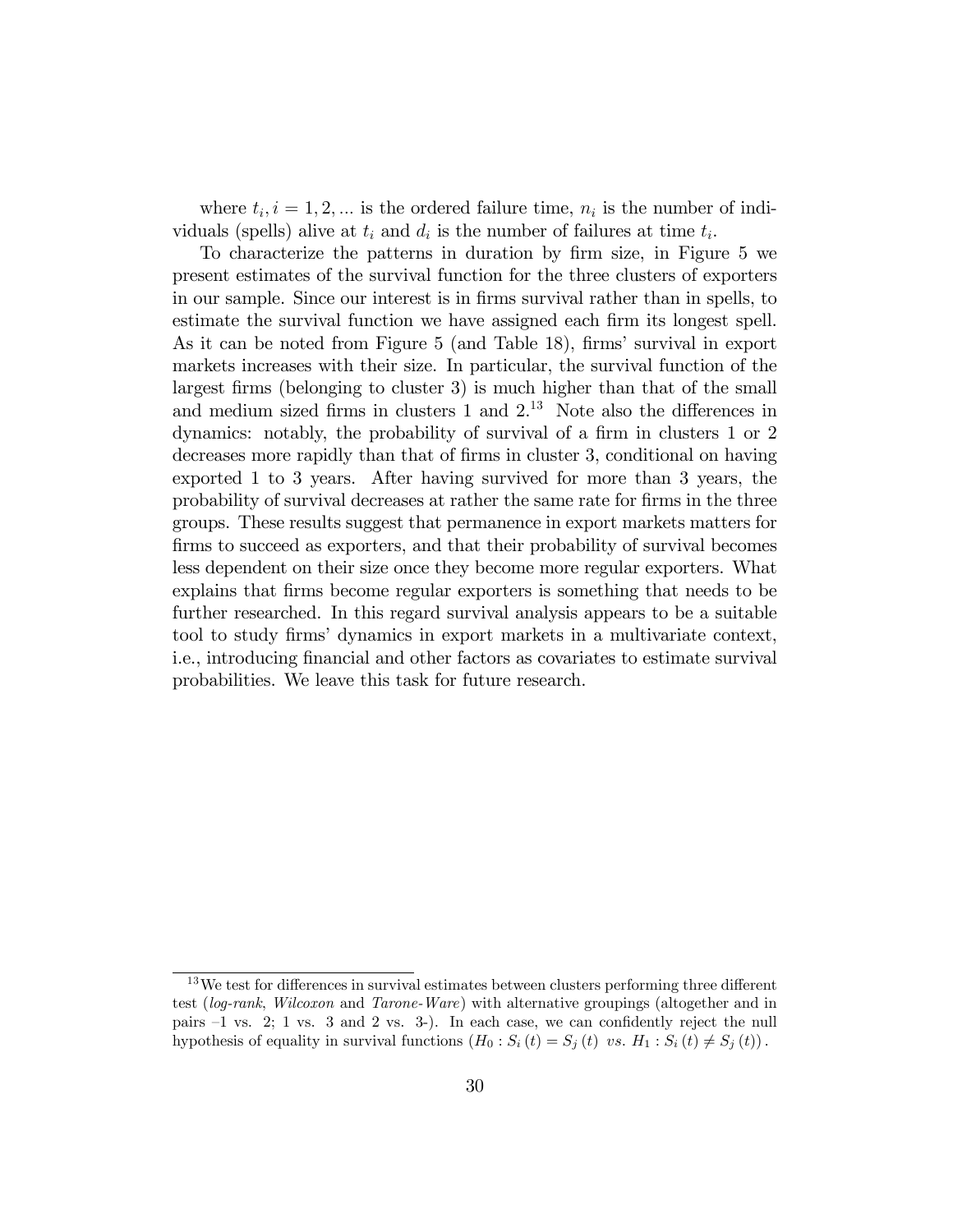

Figure 5. Kaplan-Meier survival estimates by cluster.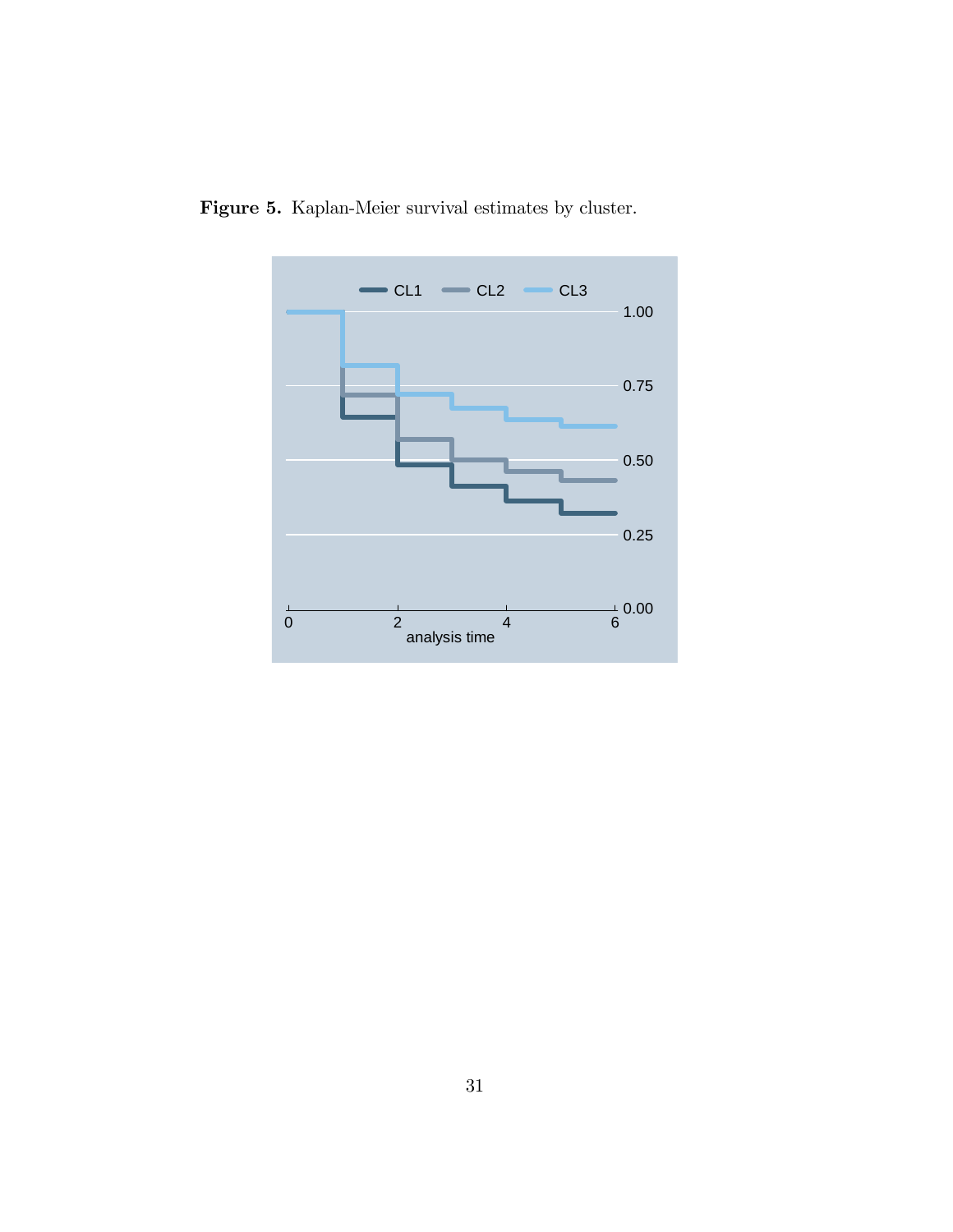| Time             | <b>Begin</b><br>Total | Fail             | <b>Net</b><br>Lost | Survivor<br>Function | Standard<br>Error | Interval] | [95% Confidence] |
|------------------|-----------------------|------------------|--------------------|----------------------|-------------------|-----------|------------------|
| <b>Cluster 1</b> |                       |                  |                    |                      |                   |           |                  |
| $\mathbf{1}$     | 477                   | 169              | 80                 | 0.6457               | 0.0219            | 0.6010    | 0.6868           |
| $\overline{2}$   | 228                   | 57               | 61                 | 0.4843               | 0.0248            | 0.4350    | 0.5318           |
| 3                | 110                   | 16               | 45                 | 0.4138               | 0.0267            | 0.3612    | 0.4656           |
| $\overline{4}$   | 49                    | 6                | 17                 | 0.3632               | 0.0304            | 0.3039    | 0.4226           |
| 5                | 26                    | 3                | 5                  | 0.3213               | 0.0352            | 0.2536    | 0.3907           |
| 6                | 18                    | $\overline{0}$   | 18                 | 0.3213               | 0.0352            | 0.2536    | 0.3907           |
| <b>Cluster 2</b> |                       |                  |                    |                      |                   |           |                  |
| $\mathbf{1}$     | 3,898                 | 1,095            | 616                | 0.7191               | 0.0072            | 0.7047    | 0.7329           |
| $\overline{c}$   | 2,187                 | 449              | 352                | 0.5715               | 0.0084            | 0.5547    | 0.5878           |
| 3                | 1,386                 | 171              | 405                | 0.5010               | 0.0090            | 0.4833    | 0.5184           |
| $\overline{4}$   | 810                   | 66               | 229                | 0.4601               | 0.0095            | 0.4413    | 0.4787           |
| 5                | 515                   | 33               | 121                | 0.4306               | 0.0102            | 0.4106    | 0.4506           |
| 6                | 361                   | $\overline{0}$   | 361                | 0.4306               | 0.0102            | 0.4106    | 0.4506           |
|                  |                       |                  |                    | <b>Cluster 3</b>     |                   |           |                  |
| $\mathbf{1}$     | 5,432                 | 989              | 458                | 0.8179               | 0.0052            | 0.8074    | 0.8279           |
| $\overline{2}$   | 3,985                 | 465              | 353                | 0.7225               | 0.0062            | 0.7101    | 0.7345           |
| 3                | 3,167                 | 216              | 552                | 0.6732               | 0.0066            | 0.6600    | 0.6860           |
| 4                | 2,399                 | 129              | 332                | 0.6370               | 0.0070            | 0.6231    | 0.6506           |
| 5                | 1,938                 | 73               | 276                | 0.6130               | 0.0073            | 0.5986    | 0.6271           |
| 6                | 1,589                 | $\boldsymbol{0}$ | 1,589              | 0.6130               | 0.0073            | 0.5986    | 0.6271           |

Table 18. Survival functions estimates by cluster.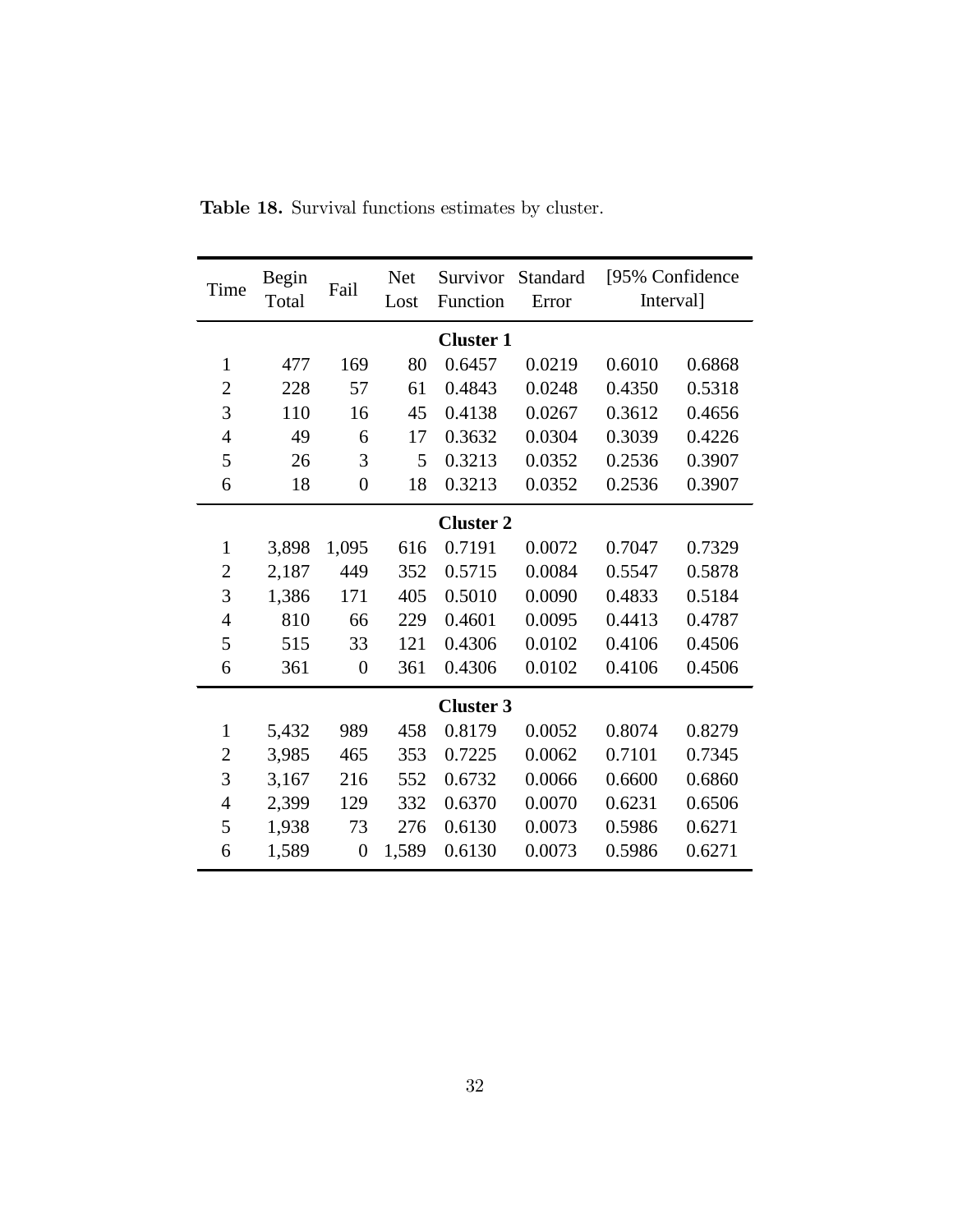## 6 Conclusions

Using a microeconomic data set that comprises data on Argentine firms' export volumes and destinations, as well as detailed information of their access to domestic bank and foreign financing, we are able to trace a rich characterization of the Önancing patterns of exporting Örms and the way this patterns relate to their performance in export markets.

Our results indicate that while it is more likely to export for firms that have a larger domestic bank debt, access to bank credit is important for the decision to enter export markets in the case of medium firms, which are the ones that commonly face credit constraints.

When we focus on exporters, our results suggest that once firms have entered international markets, domestic bank financing does not relate to their performance onwards, and that access to foreign financing positively relates to their success in foreign markets. Exporting to developed and more distant markets appears to be more likely for firms that have more access to foreign financing. Also, firms having more access to foreign financing exhibit a better performance in terms of the number of products they sell abroad and the number of destinations they export to.

Finally, we also provide an insight into the dynamics of firms' exports through the use of duration analysis. We find that while only  $17\%$  of the firms in the sample are regular exporters, a high portion of firms in Argentina only export sporadically. The patterns in duration in export markets are very clear: permanent exporters are mostly the largest Örms, while small and medium sized firms are predominantly sporadic exporters. In fact, estimations of survival probabilities by firm size give clear evidence that firms' permanence in export markets increases with their size. The largest Örms in the sample exhibit a much higher survival probability than small and medium sized ones. Finally, size matters less for firms' permanence in export markets once they have become more regular exporters.

Given that our aim is to contribute to the current knowledge on the Önancing patterns of exporting firm and the fact that the direction of causality between access to financing and firms' performance in export markets is not obvious, we do not want to draw any policy recommendations at this stage of our investigation. Rather, we prefer to leave for future research going deeper into this relationship as well as into the determinants of firms' survival in export markets.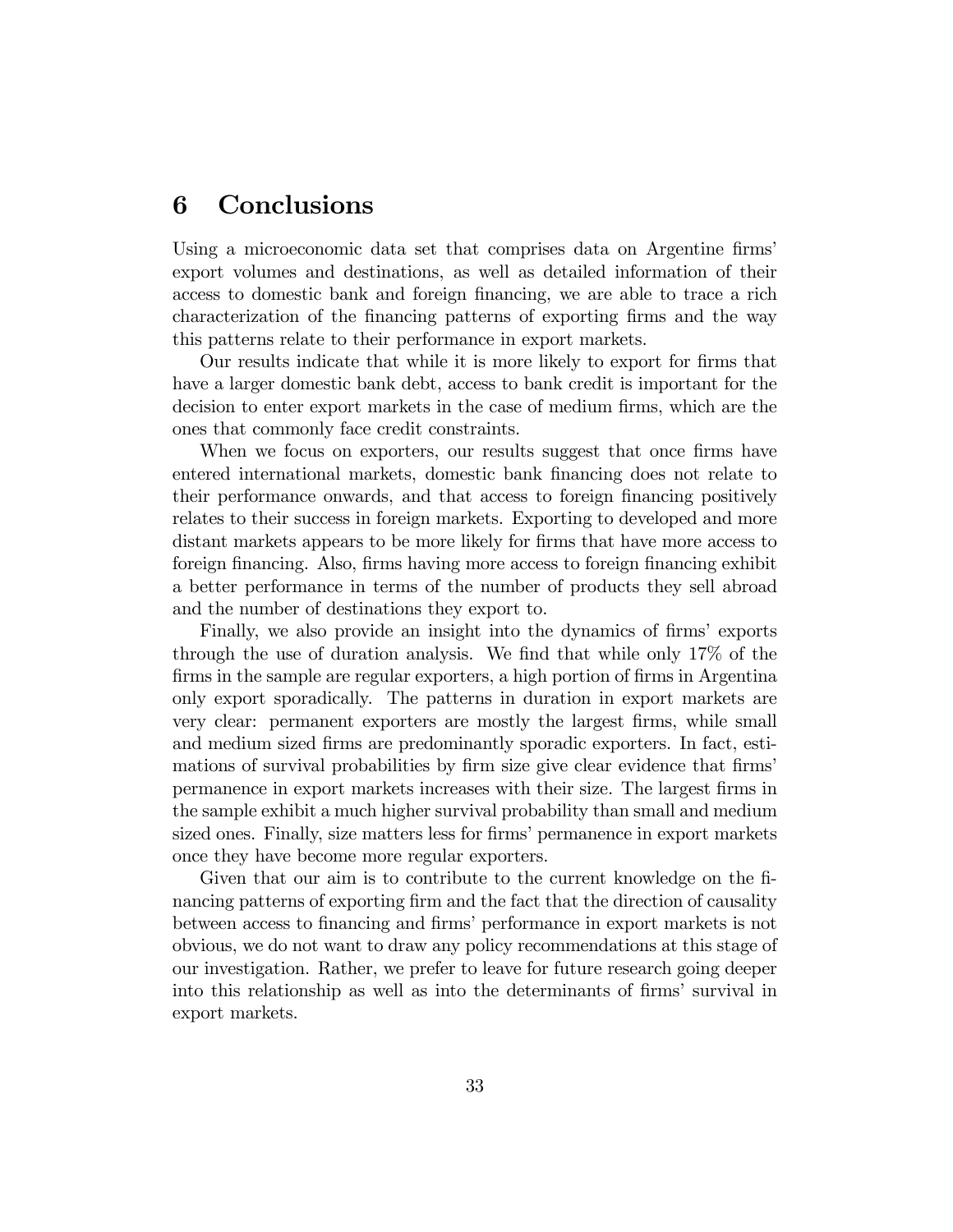## References

- [1] Bebczuk R. and L. Garegnani  $(2007)$ . "Autofinanciamiento Empresario y Crecimiento Económico." Ensayos Económicos  $47$  –  $\rm BCRA.$
- [2] Bebczuk R., T. Burdisso, J. Carrera and M. Sangiácomo  $(2011)$ . "A New Look into Credit Procyclicality: International Panel Evidence." Working Paper  $55 - BCRA$ .
- [3] Bebczuk R. y M. Sangiácomo  $(2010)$ . "El uso de garantías en el sistema bancario argentino." Ensayos Económicos 59. BCRA.
- [4] Berman, N. and J. Héricourt  $(2010)$ . "Financial factors and the margins of trade: Evidence from cross-country firm-level evidence." Journal of Development Economics 93, pages 206-217.
- [5] Castagnino, T.,  $(2010)$ , "Export Costs and Geographic Diversification: Does Experience Matter?" Working Paper 2011 | 52 (BCRA).
- [6] Chaney T. (2005). "Liquidity Constrained Exporters." Mimeo, University of Chicago.
- $[7]$  Clementi G. L. and H. A. Hopenhayn  $(2006)$ . "A Theory of Financing Constraints and Firm Dynamics." The Quarterly Journal of Economics, Vol. 121, No. 1, pp. 229-265.
- [8] Elosegui P., P. Español and D. Panigo and E. Blanco (2007). "El Impacto AsimÈtrico de las Restricciones al Financiamiento en Argentina. Comparación por Sector, Tamaño y Origen del Capital (1995-2003)." Ensayos Económicos  $48 - BCRA$ .
- [9] Freixas X. and J-C. Rochet  $(1995)$ . "Microeconomics of Banking." The MIT Press.
- [10] Greenaway, D., A. Guariglia and R. Kneller  $(2007)$ . "Financial factors" and exporting decisions." Journal of International Economics 73, pages 377-395.
- [11] Manova K. (2010). "Credit Constraints and the Adjustment of Trade Reform." In G. Porto and B. Hoekman ed., Trade Adjustment Costs in Developing Countries: Impacts, Determinants and Policy Responses, The World Bank and CEPR.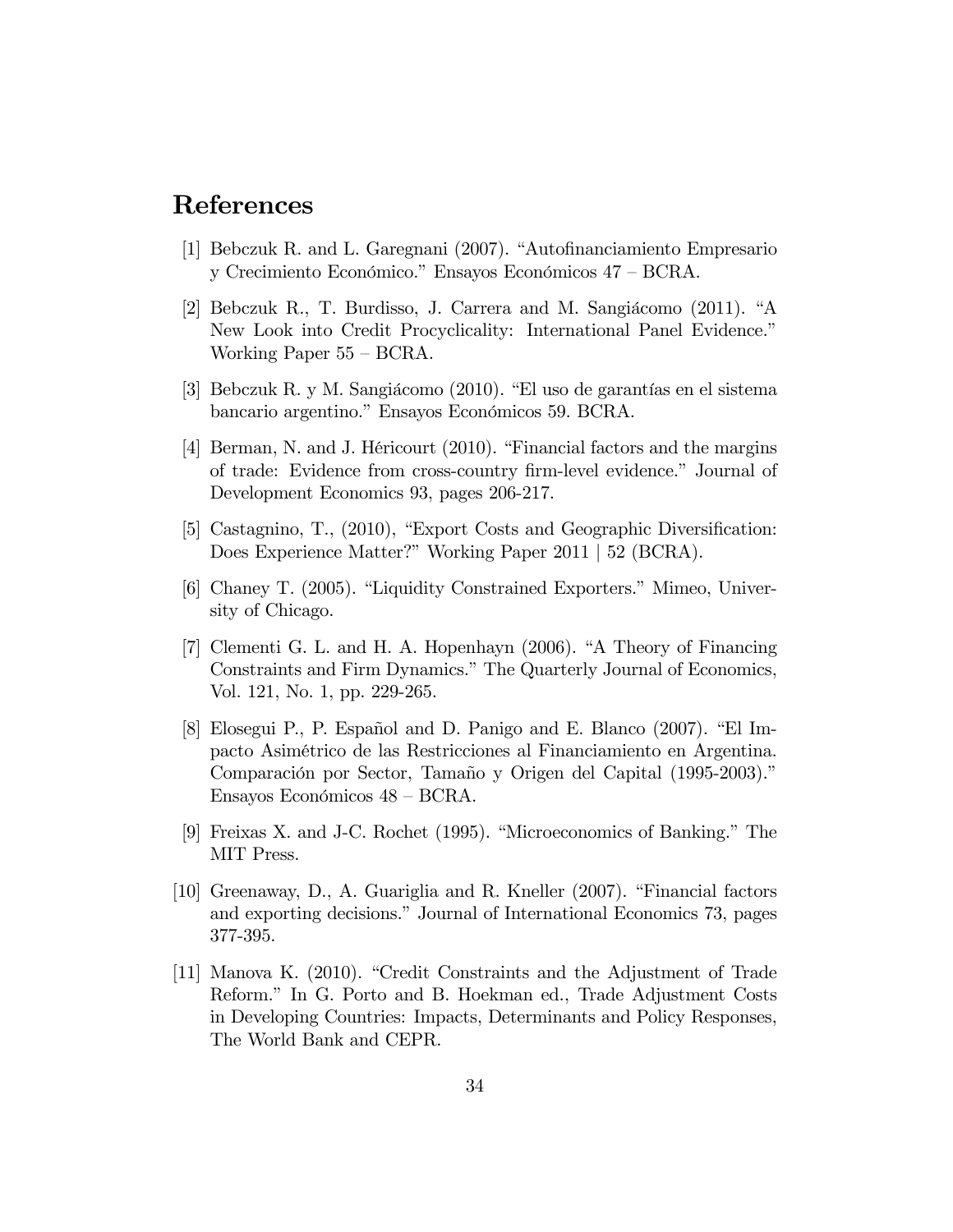- [12] Manova K., S. Wei and Z. Zhang  $(2011)$ . "Firm Exports and Multinational Activity under Credit Constraints." NBER Working Paper 16905.
- [13] Manova K. (2012). "Credit Constraints, Heterogeneous Firms, and International Trade.î Forthcoming at the Review of Economic Studies. Updated version of NBER Working Paper 14531.
- [14] Melitz M.  $(2003)$ . "The Impact of Trade on Intra-industry reallocations and Aggregate Industry Productivity." Econometrica No 71:6, pp. 1695-1725.
- [15] Minneti R. and S. Chun Zhu (2011). "Credit Constraints and Firms Export: Microeconomic Evidence from Italy."
- [16] Muûls M. (2008). "Exporters and Credit Constrains. A Firm-Level Approach." National Bank of Belgium.
- [17] Petersen M. and R. Rajan (1994). "The Benefits of Lending Relationships: Evidence from Small Business Data." Journal of Finance.
- [18] Natke P. (1999). "Financial repression and firm self-financing of investment: empirical evidence from Brazil." Applied Economics, Taylor and Francis Journals, vol. 31(8), pages 1009-1019.
- [19] Schenone C.  $(2009)$ . "Lending Relationships and Information Rents: Do Banks Exploit Their Information Advantages?" University of Virginia.